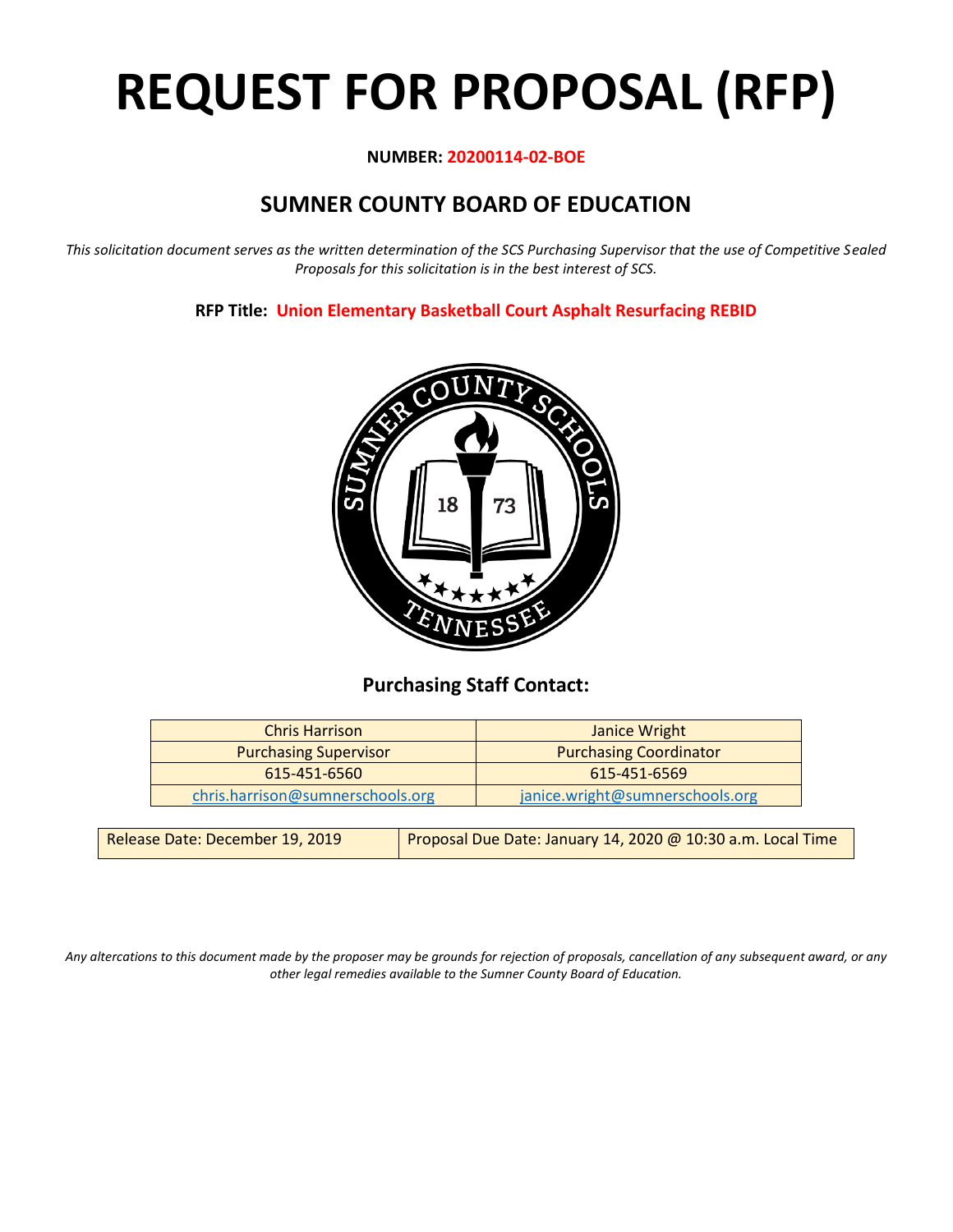## **NOTICE TO PROPOSERS**

There may be one or more amendments to this RFP. In order to receive communication for any such amendments issued specifically to this RFP, the proposer must provide a Notice of Intent to Propose to the Sumner County Board of Education (SCS) Purchasing Department. The proposer must utilize this form when submitting notice. The notice may be sent by email to: Purchasing Office, purchasing@sumnerschools.org. SCS will send amendments only to those proposers which complete and return this information by the deadline list in the RFP Schedule of Events (Section 4).

| <b>RFP Number:</b>      | 20200114-02-BOE Union Elementary Basketball Court Asphalt Resurfacing REBID |
|-------------------------|-----------------------------------------------------------------------------|
| Company Name:           |                                                                             |
| <b>Mailing Address:</b> |                                                                             |
|                         |                                                                             |
|                         |                                                                             |
| <b>Phone Number:</b>    |                                                                             |
| <b>Contact Person:</b>  |                                                                             |
| <b>Email Address:</b>   |                                                                             |
|                         |                                                                             |
| Authorized Signature    | <u> 1999 - Jan Amerikaanse kommunister († 1958)</u>                         |
| <b>Printed Name</b>     |                                                                             |
| Date                    |                                                                             |

Emailed amendments will be sent in a Microsoft Word (Office for Windows) or Portable Document Format (pdf) format. Any alterations to the document made by the proposer may be grounds for rejection of proposal, cancellation of any subsequent award or any other legal remedies available to the Sumner County Board of Education.

Amendments will also be posted on the SCS website **https://sumnerschools.org/index.php/current-bids-and-rfps** and attached to the solicitation listing as a PDF or WORD file. Check the particular solicitation on the Current Bids and RFPs webpage for any posted amendments.

By completing and returning this form, the Proposer has expressed its intent to provide a proposal for **20200114-02-BOE Union Elementary Basketball Court Asphalt Resurfacing REBID.**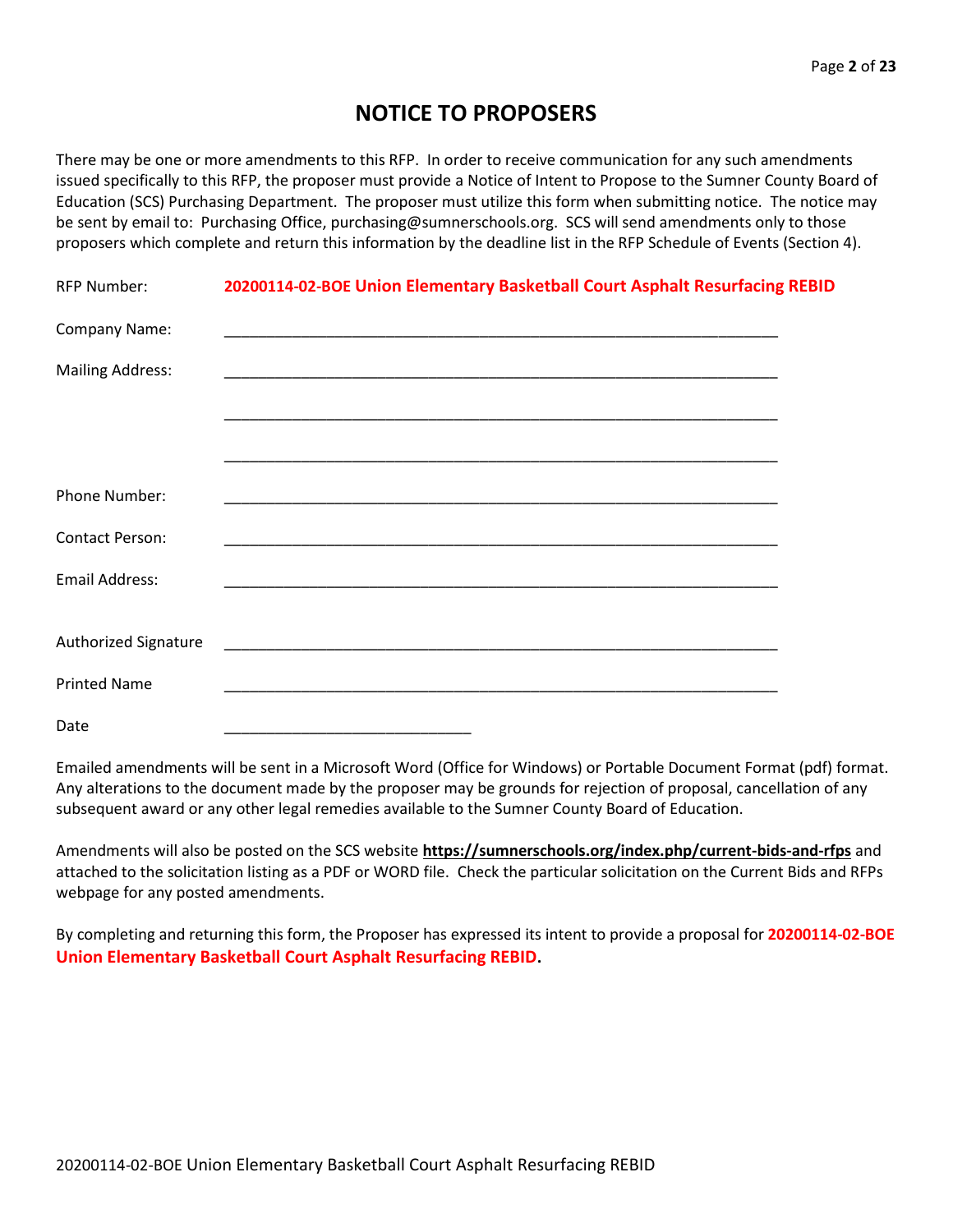## **TABLE OF CONTENTS**

- 1. Introduction/Overview
	- 1.1. Purpose
	- 1.2. Contact Information
- 2. Requirements
	- 2.1. Scope of Work/Specifications
	- 2.2. Contactor Obligations
- 3. Source Selection and Contract Award
- 4. Schedule of Events
- 5. Instructions for Proposal
	- 5.1. Required Forms
	- 5.2. New Vendors
	- 5.3. Acknowledgement of Insurance Requirements
	- 5.4. Clarification and Interpretation of RFP
	- 5.5. Proposal Package
	- 5.6. Delivery of Proposals
	- 5.7. Evaluation of Proposals
	- 5.8. Request for Clarification of Proposals
	- 5.9. Protests
- 6. Attachments
	- 6.1. Contact Information
	- 6.2. Bid Form/Certification
	- 6.3. References
	- 6.4. Certification Regarding Debarment or Suspension
	- 6.5. Condition of Submitting Proposal
	- 6.6. Statement of Non-Collusion
	- 6.7. Attestation Re Personnel
	- 6.8. Drug Free Workplace Affidavit
	- 6.9. IRS Form W-9
		- \**An online, fillable version can be found at https://www.irs.gov/pub/irs-pdf/fw9.pdf*
	- 6.10. Standard Terms & Conditions
	- 6.11. Vendor Checklist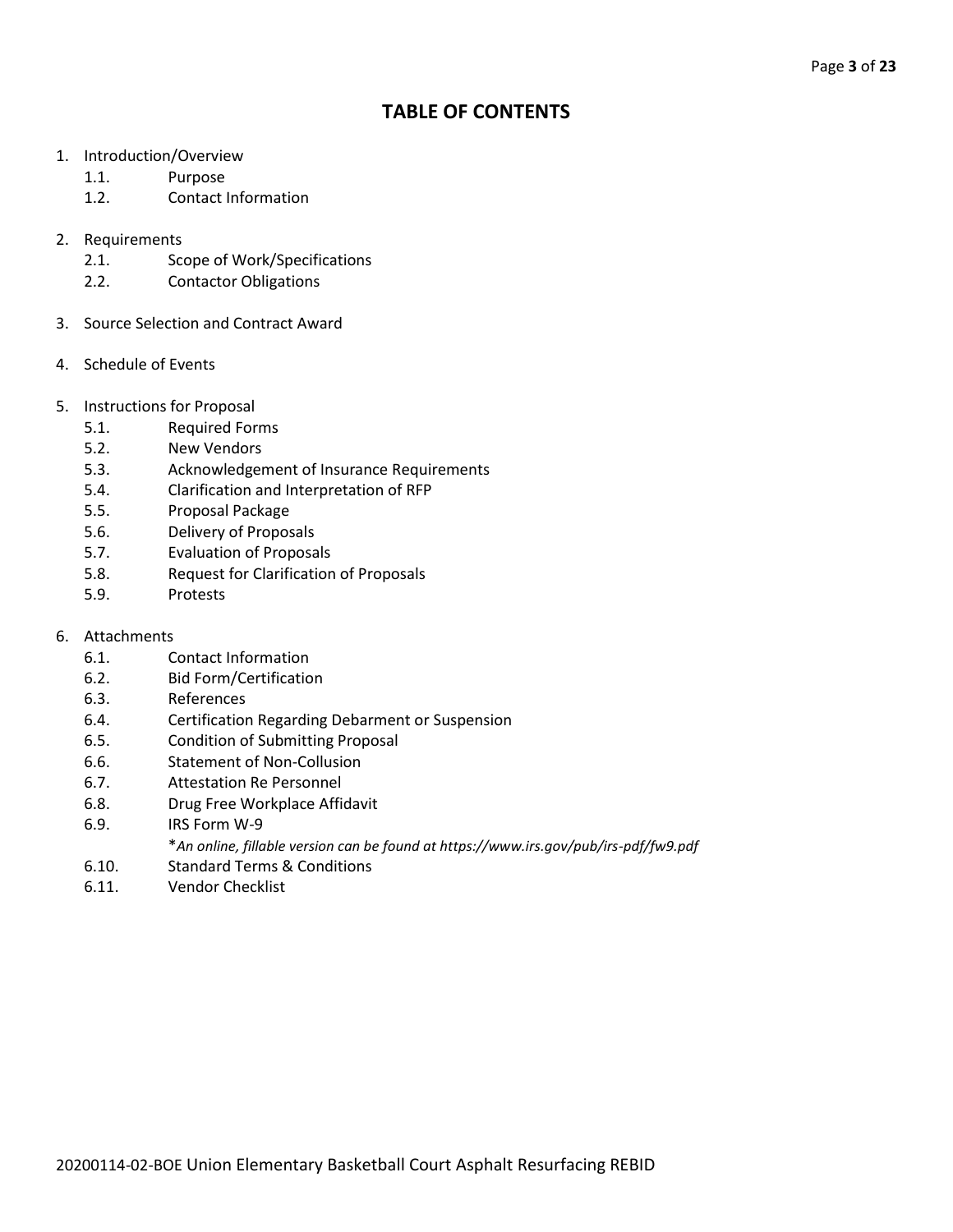#### 1. Introduction/Overview

#### 1.1. Purpose

The Sumner County Board of Education (SCS) is requesting sealed proposals for asphalt resurfacing of a basketball court at Union Elementary.

#### 1.2. Contact Information

Unauthorized contact regarding this RFP with employees or officials of SCS other than the Purchasing Supervisor named below may result in disqualification from this procurement process.

Interested parties must direct all communication regarding this RFP to the Purchasing Supervisor, who is SCSs only official point of contact for this RFP.

| <b>RFP Procedures</b>            |
|----------------------------------|
| Chris Harrison                   |
| <b>Purchasing Supervisor</b>     |
| 1500 Airport Road                |
| Gallatin, TN 37066               |
| chris.harrison@sumnerschools.org |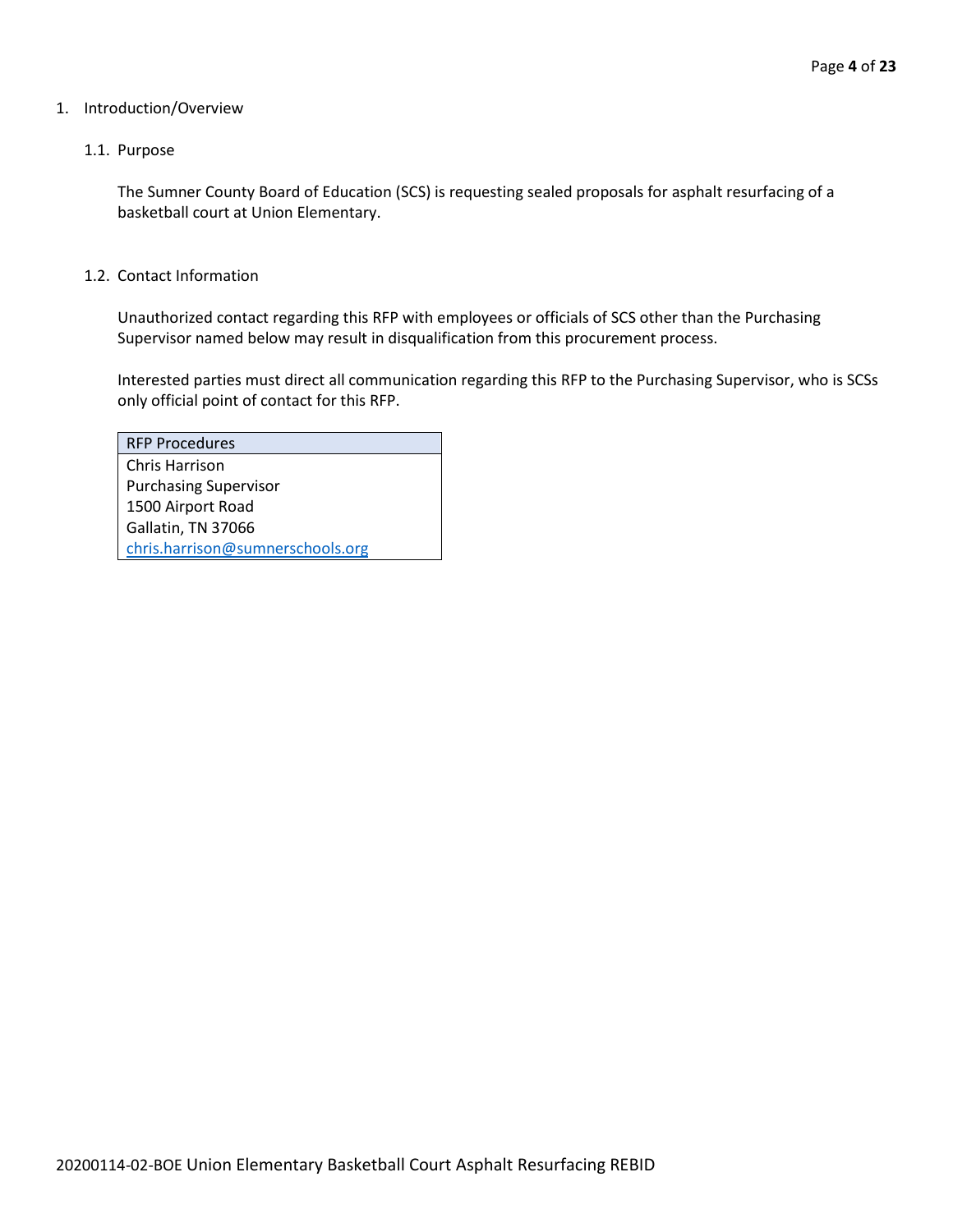#### 2. Requirements

- 2.1. Scope of Work / Specifications
	- 3" Asphalt Surface Overlay on existing asphalt pad
	- Estimated 1,600 SY
		- o The Contractor must conduct any necessary field measurements for accurate dimensions.
	- The Contractor must verify the existing conditions.
		- o Any existing conditions which will impact the asphalt overlay must be noted in the bid documents and a cost to repair the condition must be included.
		- o All prep work must be included in the project cost.
	- The Contractor will be responsible to repair any damages to the grounds caused during the course of the project.
	- Jobsite: Union Elementary 516 Carson Street Gallatin, TN 37066

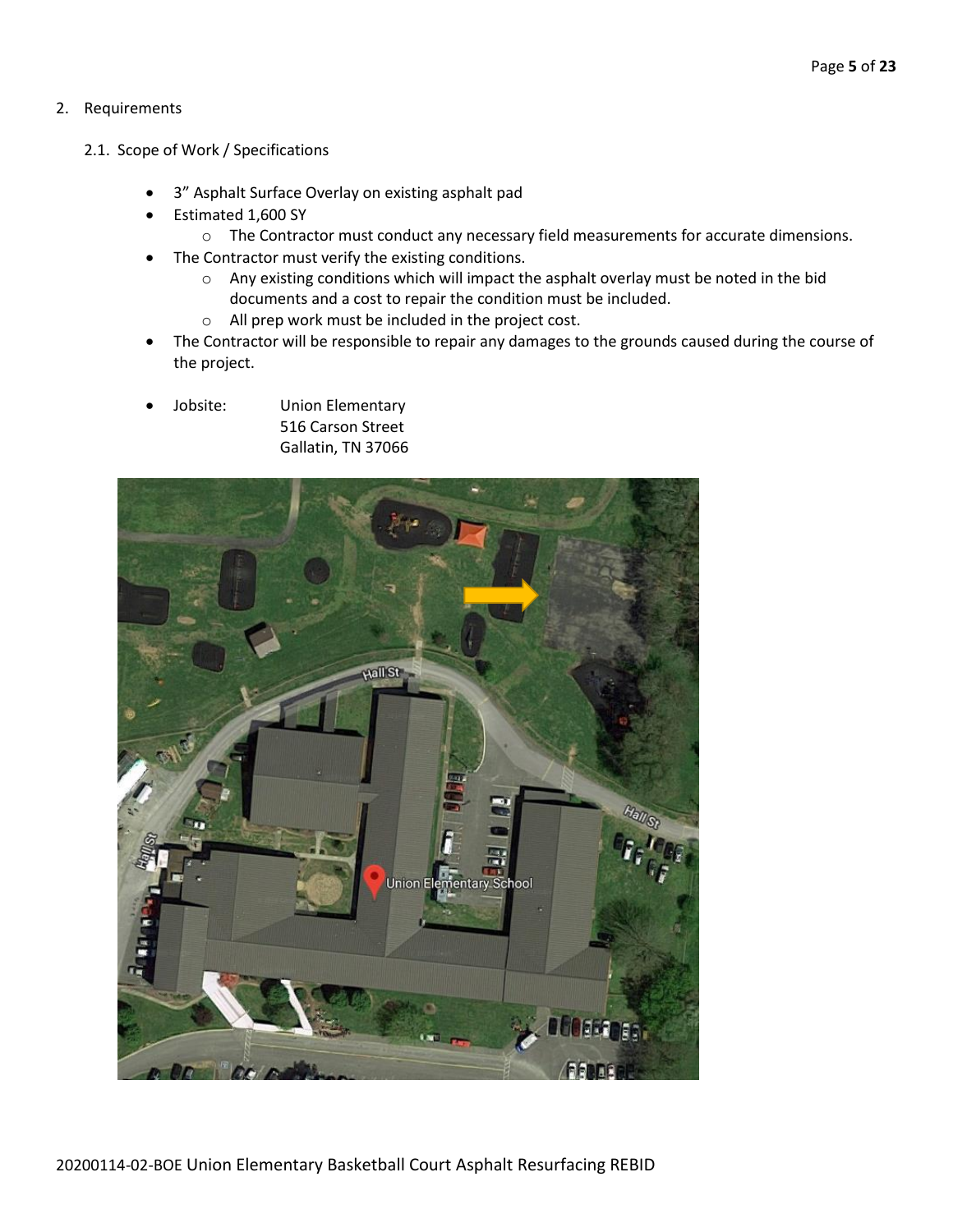#### 2.2. Standard Contractor Obligations

- Shall provide and obtain all necessary materials, equipment and labor to perform all items listed in the Scope of Work.
- Shall provide and obtain all necessary permits with Local, County, etc. agencies as required by law and as required in the Scope of Work.
- Shall schedule all necessary inspections with Local, County, etc. agencies as required by law.
- Shall dispose of all generated waste materials in compliance with all Local, State and Federal guidelines, regulations and requirements.
- Shall have property trained and experienced staff to facilitate the services specified in the Scope of Work. If applicable, the Contractor shall provide documentation that staff has received the manufacturers' certification to complete the services specified in the Statement of Work.
- 3. Source Selection and Contract Award
	- Award(s), if made, will be made to the Responsive and Responsible proposer(s) whose proposal is most advantageous to SCS, taking into consideration price and the other evaluation criteria set forth in the RFP.
		- o General Criteria to be determined "Responsive"
			- Does the proposal include all required information, included completed attachment forms and affidavits?
			- Was the proposal delivered on or before the stated deadline? Did it include the required number of copies (hard & electronic)?
		- o General Criteria to be determined "Responsible"
			- **•** Does the Proposer demonstrate an understanding of SCSs needs and proposed approach to the project?
			- Does the Proposer possess the ability, capacity, skill and financial resources to provide the service?
			- Can the Proposer take upon itself the responsibilities set forth in the RFP and produce the required outcomes in a timely fashion?
			- **■** Does the Proposer have the character, integrity, reputation, judgement, experience and efficiency required for the project?
	- SCS reserves the right to enter into discussions with Proposers which have submitted proposals determined to be reasonably like of being considered for selection to assure a full understanding of and responsiveness to the RFP requirements. Every effort shall be afforded to assure fair and equal treatment with respect to the opportunity for discussion and/or revision of their respective proposals.
	- Upon mutual agreement by both parties, SCS shall grant the right to extend the terms, conditions and prices of contract(s) awarded from this RFP to other Institutions (such as State, Local and/or Public Agencies) who express an interest in participating in any contract that results from this RFP. Each of the "piggyback" Institutions will issue their own purchasing documents for purchase of the goods/services. Proposer agrees that SCS shall bear no responsibility or liability for any agreements between Proposer and the other Institution(s) who desire to exercise this option.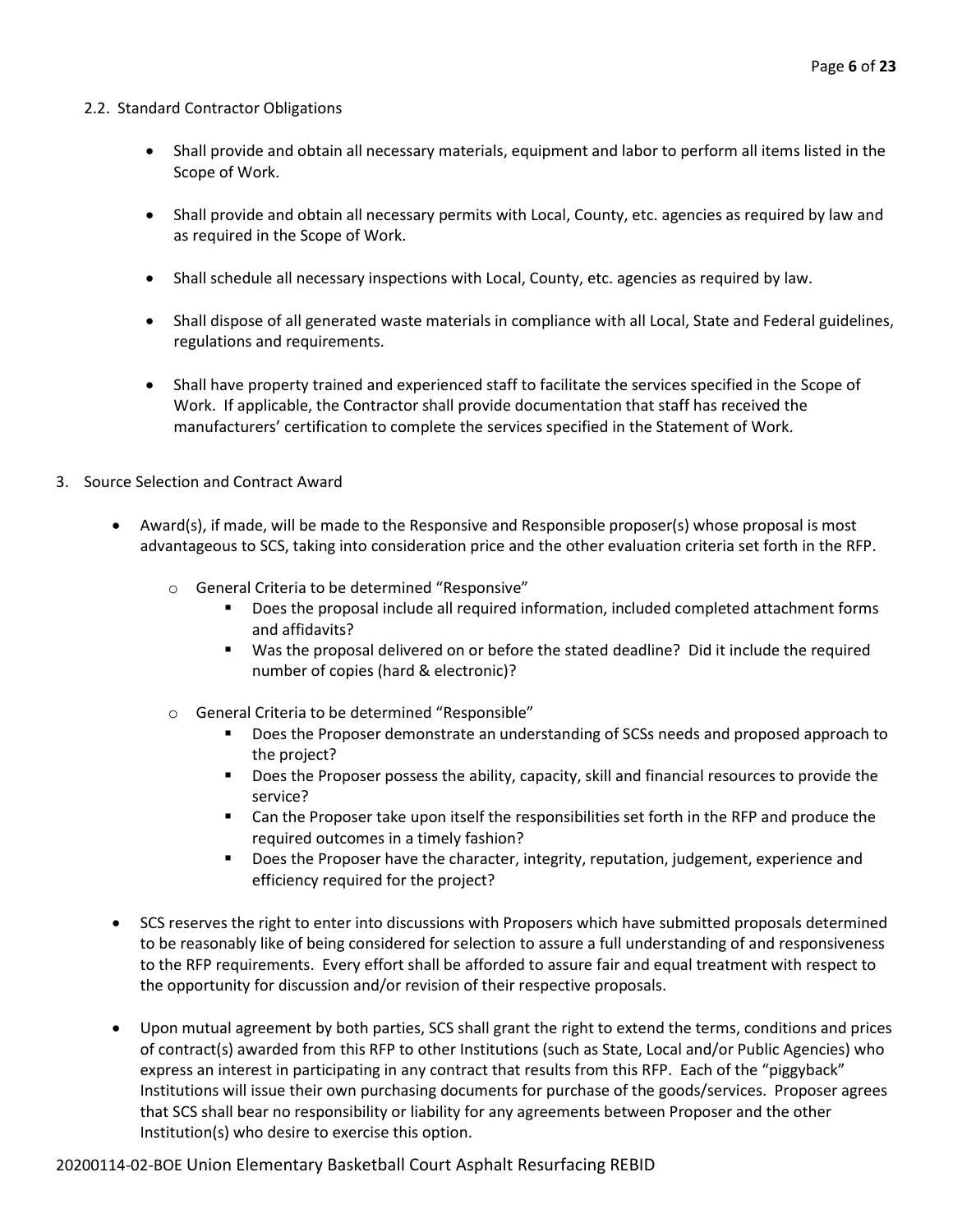#### 4. Schedule of Events

| <b>RFP Issued</b>              | December 19, 2019                        |
|--------------------------------|------------------------------------------|
| <b>RFP Submission DEADLINE</b> | January 14, 2020 @ 10:00 a.m. Local Time |

#### 5. Instructions for Proposal

#### 5.1. Required Forms

- Proposer must complete and submit the Attachments in Section 6. Attachments may be omitted depending on the RFP requirements. Refer to the Table of Contents for omitted Attachments.
- Evidence of a valid State of Tennessee Business License and/or Sumner County Business License.
- For all vendors with annual purchases in excess of \$50,000; a Sumner County Business License must be on file with the SCS Finance Department. Evidence of the license must be provided within ten (10) working days following notification of award; otherwise, SCS may rescind its acceptance of the Proposer's proposal.
- Copy of State of Tennessee License (if applicable) in respective field.
- If applicable, the Proposer must include a copy of the contract(s) the Proposer will submit to be signed.

#### 5.2. New Vendors

- To comply with Internal Revenue Service requirements, all vendors who perform any type of service are required to have a current IRS Form W-9 on file with the SCS Finance Department. It is a mandatory requirement to complete the IRS Form W-9 (Attachment 6.9) included in this RFP.
- To comply with the **Tennessee Lawful Employment Act (50-1-702 and 50-1-703)**, non-employees (individuals paid directly by the employer in exchange for the individual's labor or services) must have on file one (1) of the following documents:
	- o A valid Tennessee driver's license or photo identification;
	- $\circ$  A valid driver's license or photo identification from another state where the license requirements are at least as strict as those in Tennessee;
	- o A birth certificate issued by a U.S. state, jurisdiction or territory;
	- o A U.S. government issued certified birth certificate;
	- o A valid, unexpired U.S. passport;
	- o A U.S. certificate of birth abroad (DS-1350 or FS-545)
	- o A report of birth abroad of a U.S. citizen (FS-240);
	- o A certificate of citizenship (N560 or N561);
	- o A certificate of naturalization (N550, N570 or N578);
	- o A U.S citizen identification card (I-197 or I-179); or
	- o Valid alien registration documentation or other proof of current immigration registration recognized by the United States Department of Homeland Security that contains the individual's complete legal name and current alien admission number or alien file number (or numbers if the individual has more than one number).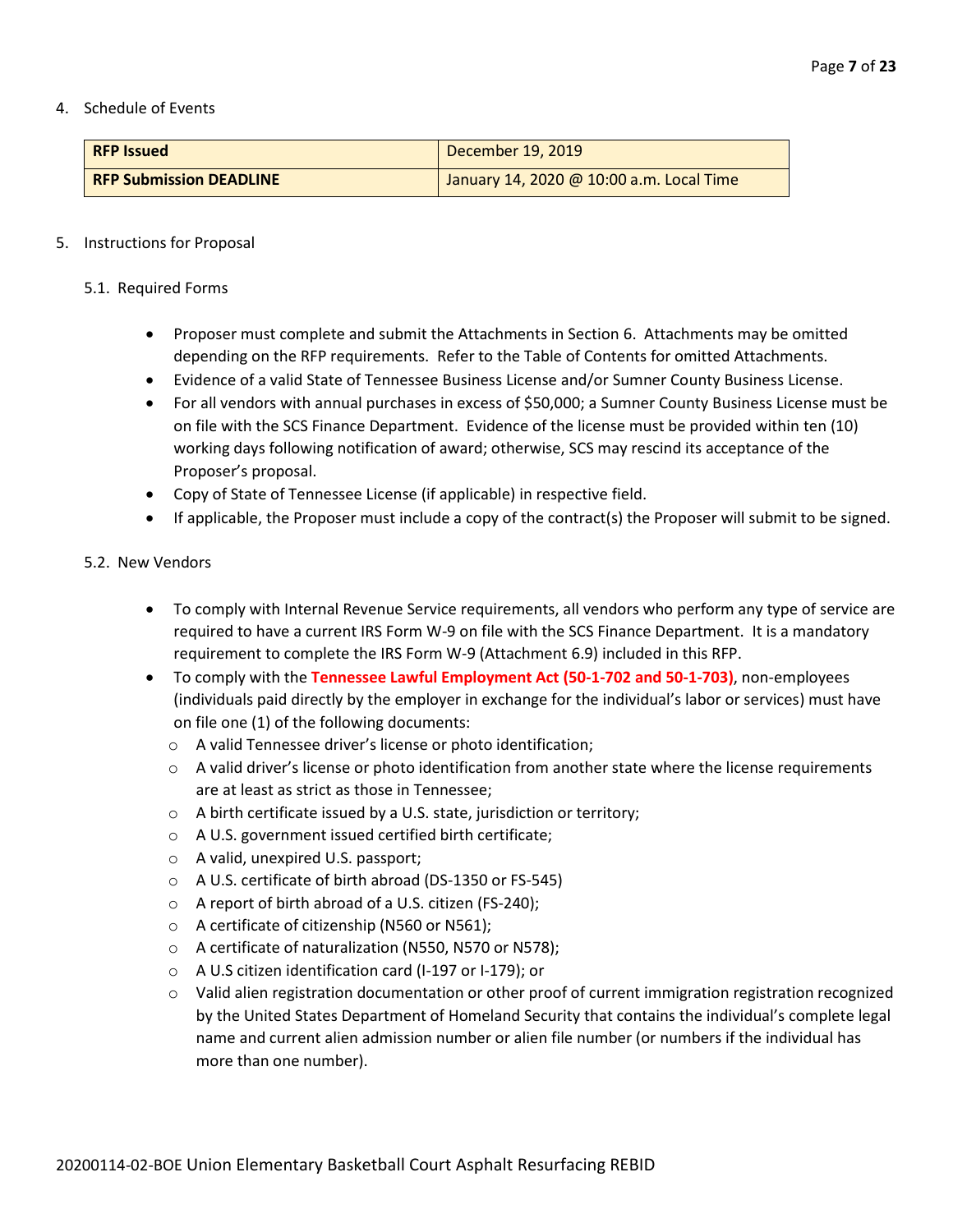5.3. Acknowledgement of Insurance Requirements

By submitting a proposal, Proposer acknowledges that it has read and understands the insurance requirements for the proposal. The Proposer who may have employees, contractors, subcontractors or agents working on SCS properties shall carry current certificates for general and professional liability insurance and for workers' compensation as indicated below. The owner or Principal of each Proposer must also be insured by workers' compensation if they perform any of the services on SCS properties. There will be no exceptions to the insurance requirement. Proposer also understands that the evidence of required insurance must be submitted within fifteen (15) working days following notification of its offer being accepted; otherwise, SCS may rescind its acceptance of the Proposers proposal.

• **General Liability**

| General Aggregate      | \$2,000,000 |
|------------------------|-------------|
| <b>Each Occurrence</b> | \$1,000,000 |

#### • **Workers Compensation**

| <b>Workers Compensation</b> | <b>Tennessee Statutory Limits</b> |  |
|-----------------------------|-----------------------------------|--|
| <b>Employer's Liability</b> | \$500,000                         |  |

5.4. Clarification and Interpretation of RFP

The words "must" and "shall" in the RFP indicate mandatory requirements. Taking exception to any mandatory requirement shall be considered grounds for rejection. There are other requirements that SCS considers important but not mandatory. It is important to respond in a concise manner to each section and submit an itemized list of all exceptions.

#### 5.5. Proposal Package

The package containing the proposal must be sealed and clearly marked on the outside of the package: **"20200114-02-BOE Union Elementary Basketball Court Asphalt Resurfacing REBID" DO NOT OPEN**

All sealed proposals packages must include all of the following. Any sealed proposals are subject to rejection as non-conforming if any applicable item is not included.

- One (1) Complete Original
- One (1) electronic format (CD/USB Drive)
- Original Signature on Original Proposal. NO copied or digital signatures.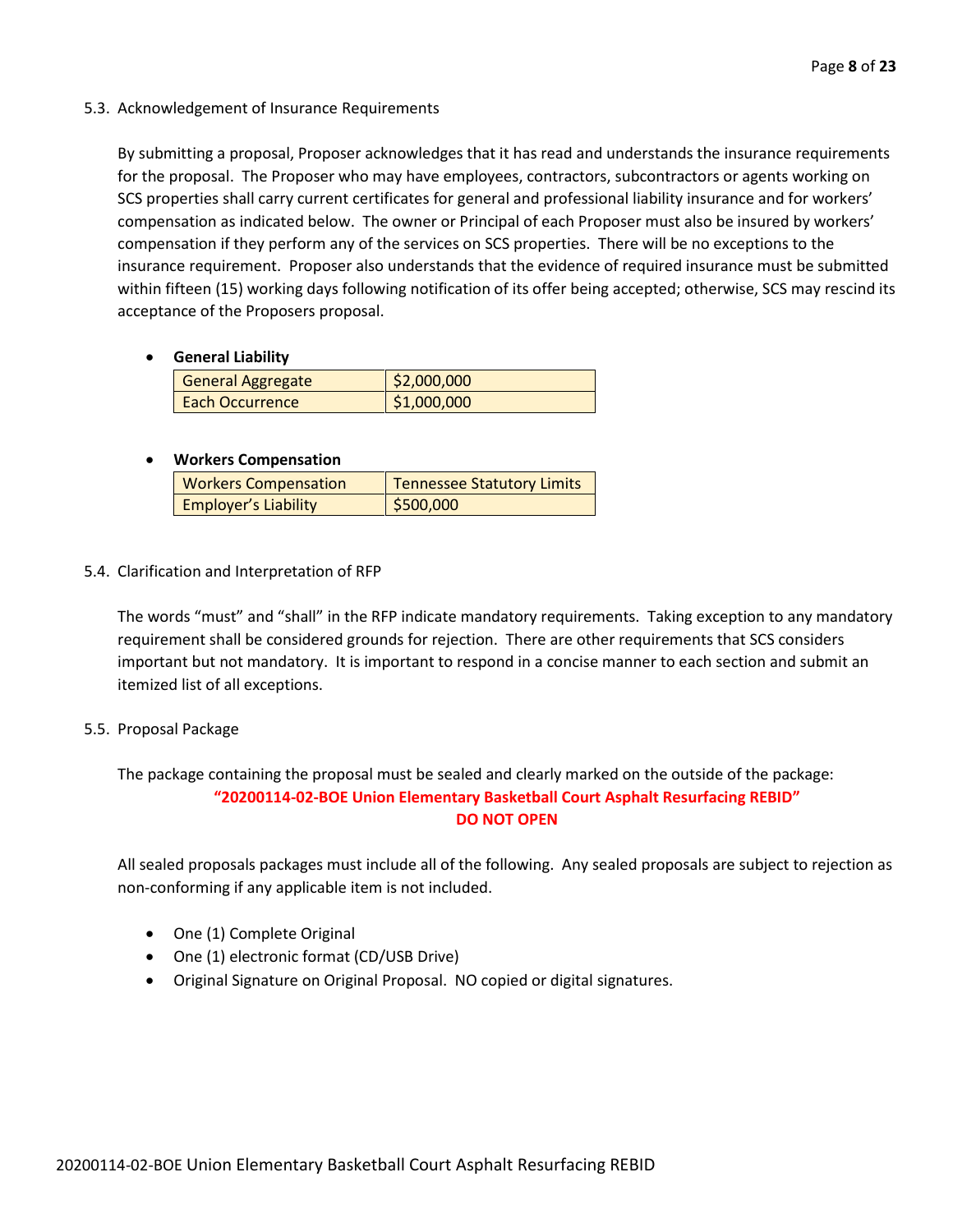The outside of the proposal package must be labeled as follows (if applicable) per **T.C.A § 62-6-119**:

- 1. Name of Company and Principal Owner, Business License Number, Expiration Date and License Classification.
- 2. In addition to Item 1, the same is applicable to masonry contractors if the work performed is > \$100,000.
- 3. In addition to Item 1, the same is applicable to HVAC, electrical, plumbing or A/C contractors if the work performed is > \$25,000.
- 4. In addition to Item 1, the same is applicable plus the Department of Environment & Conservation License Number and Classification, applicable to geothermal contractors if the work performed is > \$25,000.
- 5. If the prime contractor performs the masonry portion of the project or any of the above listed contractor skill sets and the work performed is > \$100,000; it must be so designated.
- 6. Only one (1) contractor in each classification listed shall be written on the bid envelope.

#### 5.6. Delivery of Proposals

Sealed proposals will be accepted until **January 14, 2020 @ 10:00 a.m. Local Time**. Proposals received after that time will be deemed invalid. Vendors mailing proposal packages must allow sufficient time to ensure receipt of their package by the time specified. SCS shall not accept proposals via electronic transmission such as email, fax, etc. There will be no exceptions. Proposals will be opened and read aloud. The reading of the bids will begin at **10:00 a.m. Local Time**.

Due to the nature of deliveries to the SCS Support Services Facility by carriers such as UPS, FedEx and such like; the proposal package will be accepted if the date and time on the delivery confirmation are indicated to be on or before the Proposal Deadline.

| Delivery Address: | Sumner County Board of Education |
|-------------------|----------------------------------|
|                   | Attn: Purchasing Supervisor      |
|                   | 1500 Airport Road                |
|                   | Gallatin, TN 37066               |

#### 5.7. Evaluation of Proposals

The SCS Purchasing Supervisor will first examine the proposals to reject those that are clearly non-responsive to the stated requirements. Proposers who are determined to be non-responsive and/or non-responsible will be notified of this determination.

The evaluation process will include the following factors:

- Company Experience and Qualifications
	- o The nature and scope of the Proposers business.
	- o The number of years the Proposer has been licensed to do business.
	- o The number of years the Proposer has been providing the requested services.
	- o How many similarly sized or larger K-12 clients have you contract with?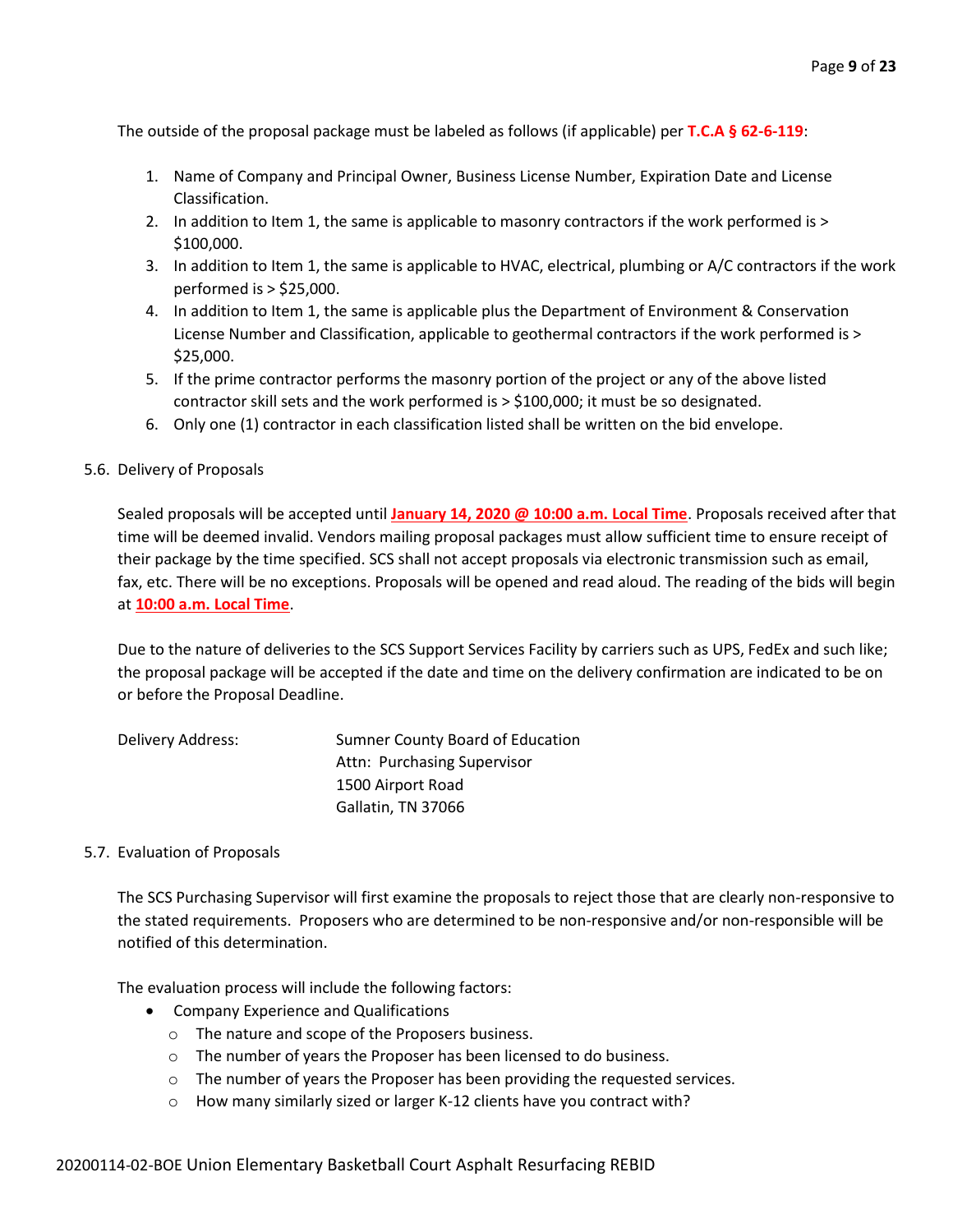- Compensation/Price Data
	- o Address all costs associated with performance of the contracted services.
- Past Performance and References
	- o Provided a minimum of three (3) client references for similar projects in size and scope successfully completed by Proposer within the last three (3) years. Attachment 6.3.
	- $\circ$  SCS may also consider other sources of pertinent past performance information, including the districts own experience with the Proposer.
- 5.8. Request for Clarification of Proposals

Requests for clarification of proposals shall be distributed by the Purchasing Supervisor in writing (or email).

#### 5.9. Protests

In the event that any interested party finds any part of the listed specifications, terms or conditions to be discrepant, incomplete or otherwise questionable in any respect; it shall be the responsibility of the concerned party to notify the SCS Purchasing Office of such matters immediately upon receipt of the RFP. All notifications must be sent to the Purchasing Supervisor via email at [purchasing@sumnerschools.org.](mailto:purchasing@sumnerschools.org)

Any actual or prospective Proposer who is aggrieved in connection with the RFP or award of a contract may protest to the Purchasing Supervisor and/or the Sumner County Board of Education at its regularly scheduled meeting.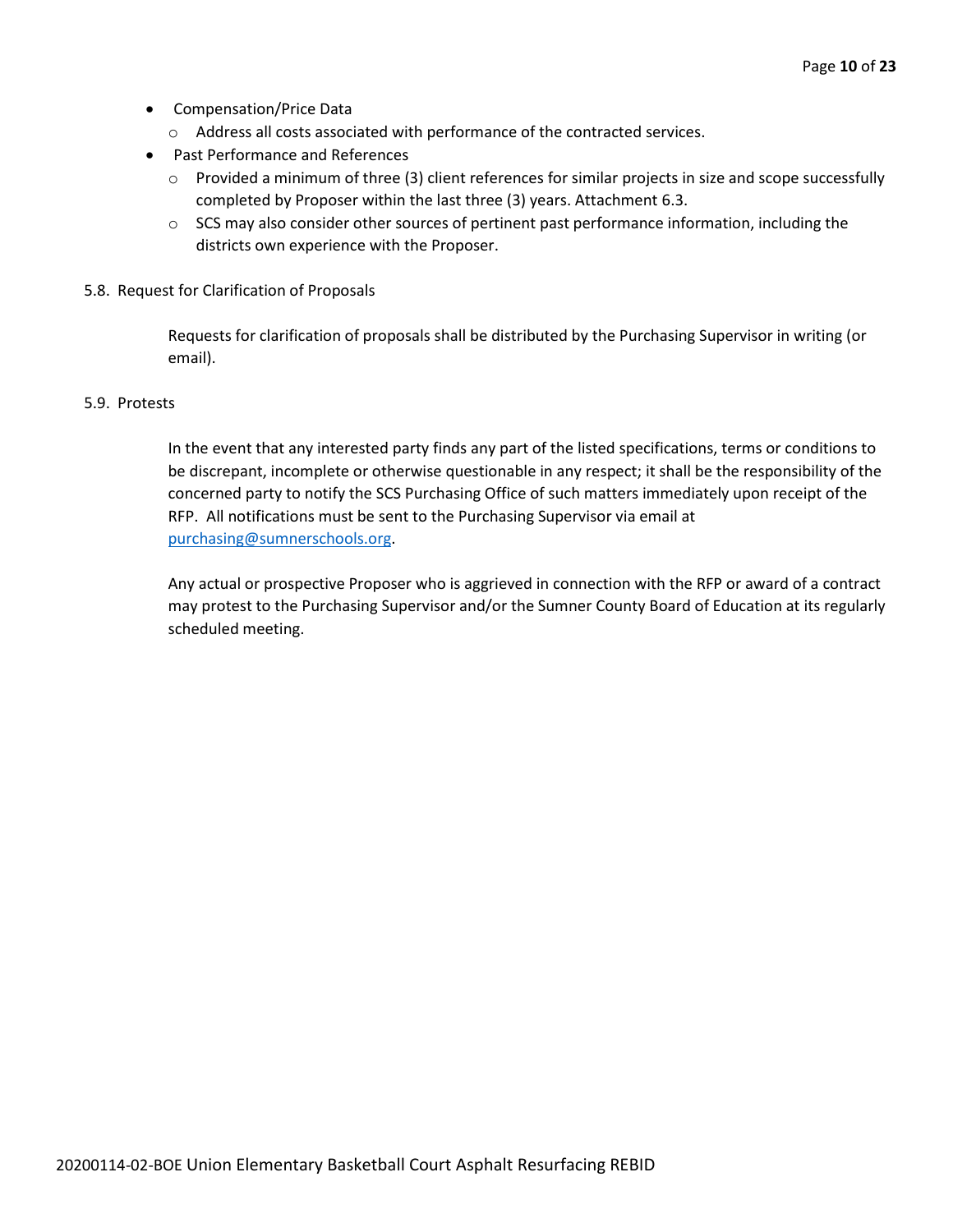#### **ATTACHMENT 6.1 - Contact Information**

| <b>Company Legal Name:</b>                 |          |  |
|--------------------------------------------|----------|--|
| <b>Company Official Address:</b>           |          |  |
|                                            |          |  |
| Company Web Site (URL):                    |          |  |
|                                            |          |  |
|                                            |          |  |
| Contact Person for project administration: |          |  |
|                                            |          |  |
|                                            |          |  |
|                                            |          |  |
|                                            | (office) |  |
|                                            |          |  |
|                                            | (mobile) |  |
|                                            |          |  |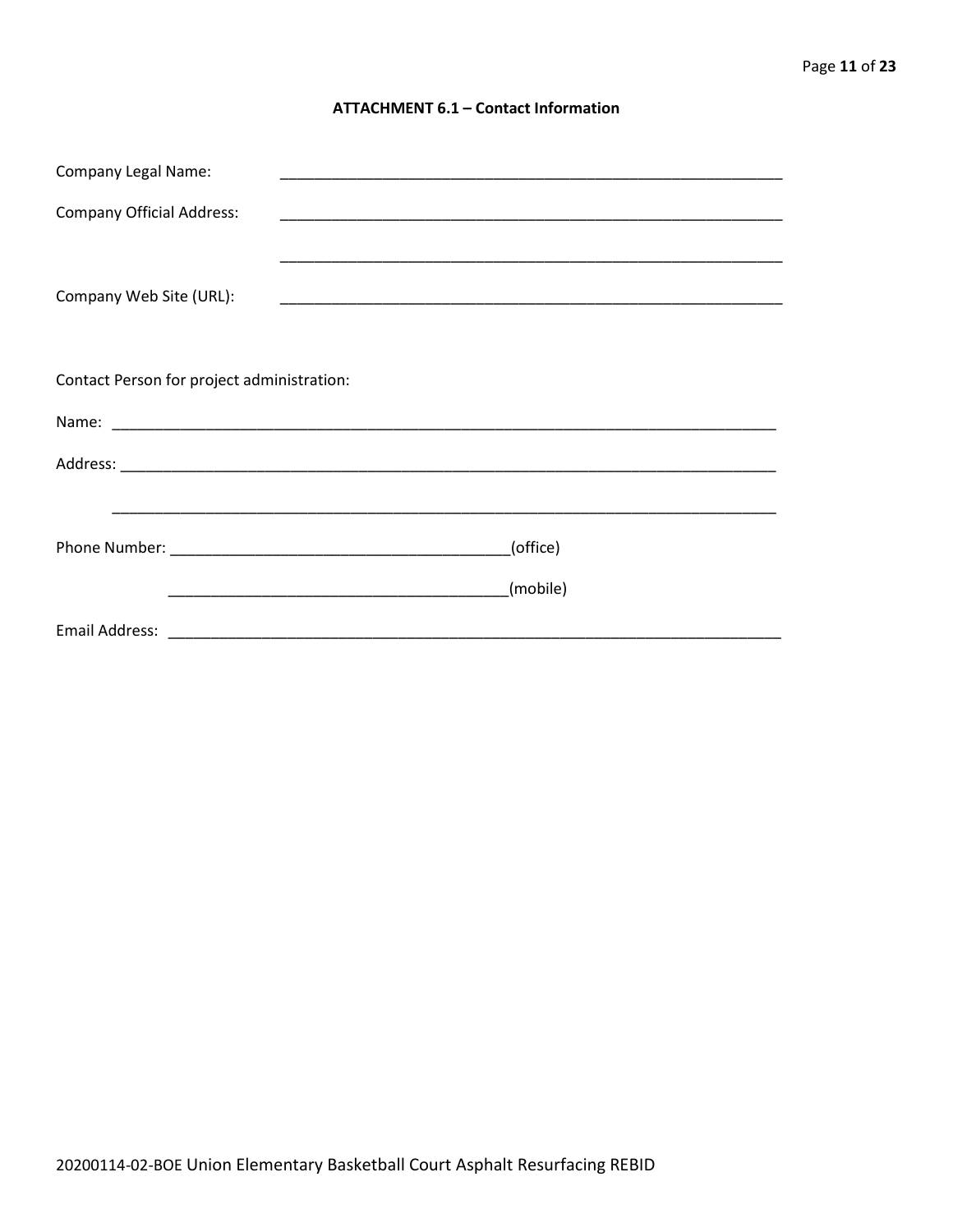

Attn: Purchasing Supervisor 1500 Airport Road Gallatin, TN 37066

#### **ATTACHMENT 6.2 – Bid Form/Certification 20200114-02-BOE Union Elementary Basketball Court Asphalt Resurfacing REBID**

| Date |  |  |  |  |
|------|--|--|--|--|
|      |  |  |  |  |

**Total Project Cost \_\_\_\_\_\_\_\_\_\_\_\_\_\_\_\_\_\_\_\_\_\_\_\_\_\_\_\_\_\_\_\_\_\_\_\_\_\_\_\_\_\_\_\_\_**

| Printed Name |                    |
|--------------|--------------------|
|              |                    |
| (street)     | (city, state, zip) |

By checking this box, Proposer agrees that SCS reserves the right to extend the terms, conditions, and prices of this contract to other Institutions (such as State, Local and/or Public Agencies) who express an interest in participating in any contract that results from this RFP. Each of the piggyback Institutions will issue their own purchasing documents for the goods/services. Proposer agrees that SCS shall bear no responsibility or liability for any agreements between Proposer and the other Institution(s) who desire to exercise this option.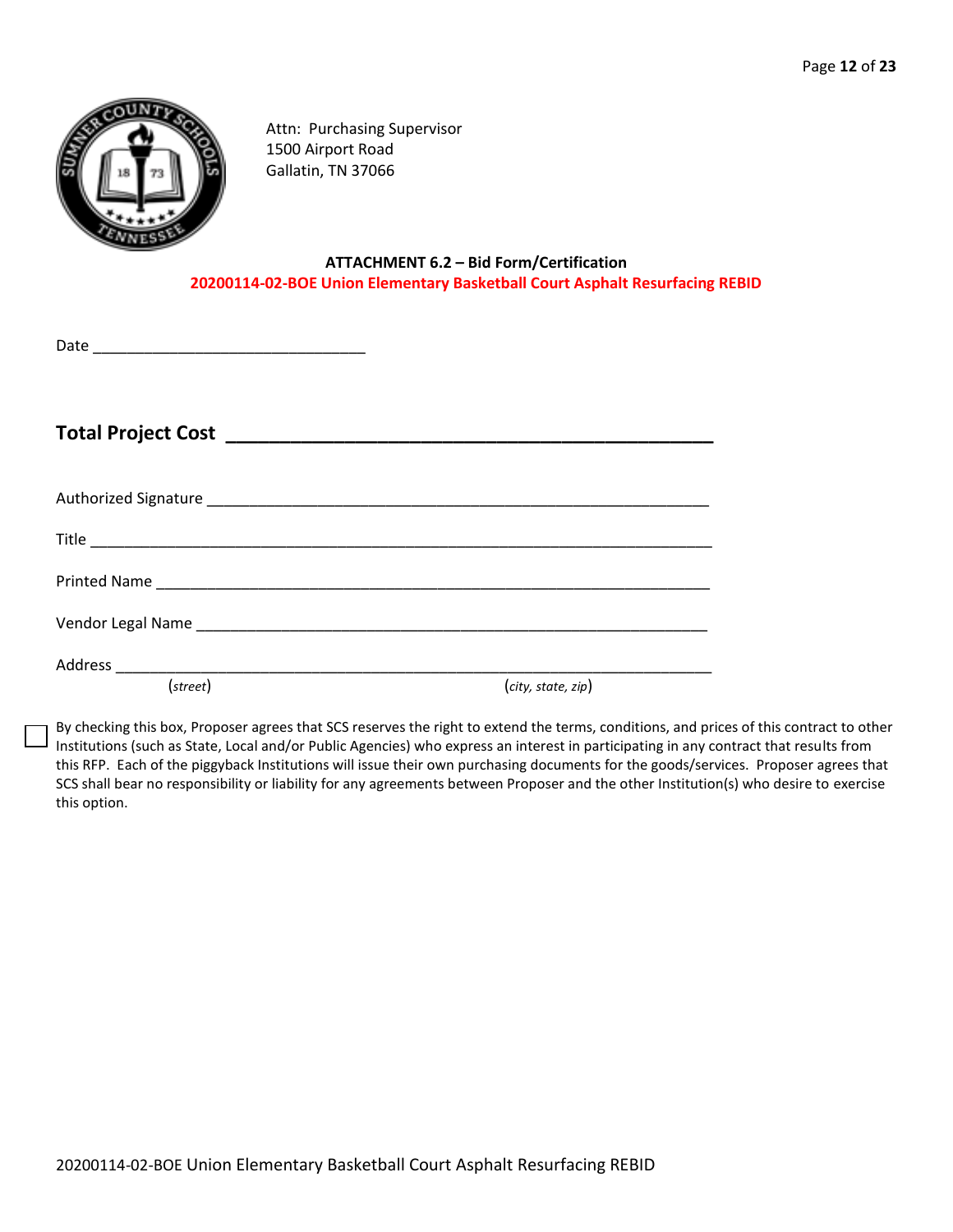#### **ATTACHMENT 6.3 - References**

| 1. |                                    |  |
|----|------------------------------------|--|
|    |                                    |  |
|    |                                    |  |
|    |                                    |  |
|    |                                    |  |
|    |                                    |  |
| 2. |                                    |  |
|    |                                    |  |
|    |                                    |  |
|    |                                    |  |
|    |                                    |  |
|    |                                    |  |
| З. |                                    |  |
|    |                                    |  |
|    |                                    |  |
|    |                                    |  |
|    |                                    |  |
|    |                                    |  |
|    | 4. Project Name/Location: ________ |  |
|    |                                    |  |
|    |                                    |  |
|    |                                    |  |
|    |                                    |  |
|    |                                    |  |

\*Proposers may copy this page and submit additional references.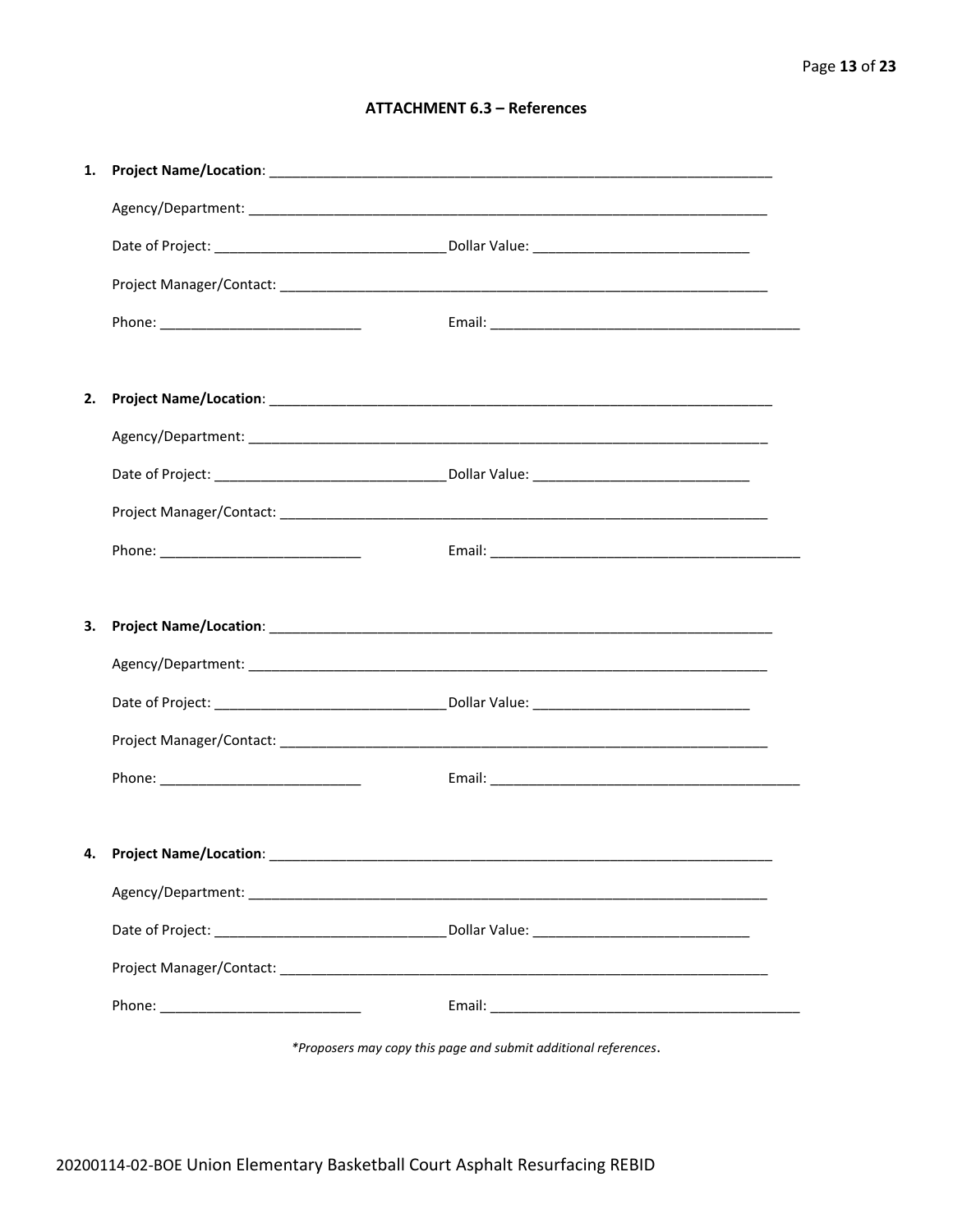#### **ATTACHMENT 6.4 – Certification Regarding Debarment or Suspension**

The prospective participant certifies, to the best of its knowledge and belief, that it and its principals:

- Are not presently debarred, suspended, proposed for debarment, declared ineligible or voluntarily excluded from participation in transactions under federal non-procurement programs by any federal department or agency;
- Have not, within the three-year period preceding the proposal, had one or more public transactions (federal, state or local) terminated for cause or default; and
- Are not presently indicated or otherwise criminally or civilly charged by a government entity (federal, state or local) and have not, within the three-year period preceding the bid, been convicted or had a civil judgement rendered against it:
	- $\circ$  For the commission of fraud or a criminal offense in connection with obtaining, attempting to obtain or performing a public transaction (federal, state or local) or a procurement contract under such a public transaction;
	- $\circ$  For the violation of federal or state antitrust statutes, including those proscribing price fixing between competitors, the allocation of customers between competitors, or bid rigging; or
	- $\circ$  For the commission of embezzlement, theft, forgery, bribery, falsification or destruction of records, making false statements, or receiving stolen property.

\_\_\_\_\_\_\_\_\_\_\_\_\_\_\_\_\_\_\_\_\_\_\_\_\_\_\_\_\_\_\_\_\_\_\_\_\_\_\_\_\_\_\_\_\_\_\_\_\_\_\_\_

I understand that a false statement on this certification may be grounds for the rejection of this proposal or the termination of the award. In addition, under 18 U.S.C. 1001, a false statement may result in a fine of up to \$10,000 or imprisonment for up to five years, or both.

Name of Participating Agency: \_\_\_\_\_\_\_\_\_\_\_\_\_\_\_\_\_\_\_\_\_\_\_\_\_\_\_\_\_\_\_\_\_\_\_\_\_\_\_\_\_\_\_\_\_\_\_\_\_\_\_\_\_\_\_\_\_\_\_\_

Name and Title of Authorized Representative: \_\_\_\_\_\_\_\_\_\_\_\_\_\_\_\_\_\_\_\_\_\_\_\_\_\_\_\_\_\_\_\_\_\_\_

Signature of Authorized Representative: \_\_\_\_\_\_\_\_\_\_\_\_\_\_\_\_\_\_\_\_\_\_\_\_\_\_\_\_\_\_\_\_\_\_\_\_\_\_\_\_\_\_\_\_\_\_\_\_\_\_\_\_

Date: \_\_\_\_\_\_\_\_\_\_\_\_\_\_\_\_\_\_\_\_\_\_\_\_\_\_\_\_

\_\_\_\_ I am unable to certify to the above statement. Attached is my explanation.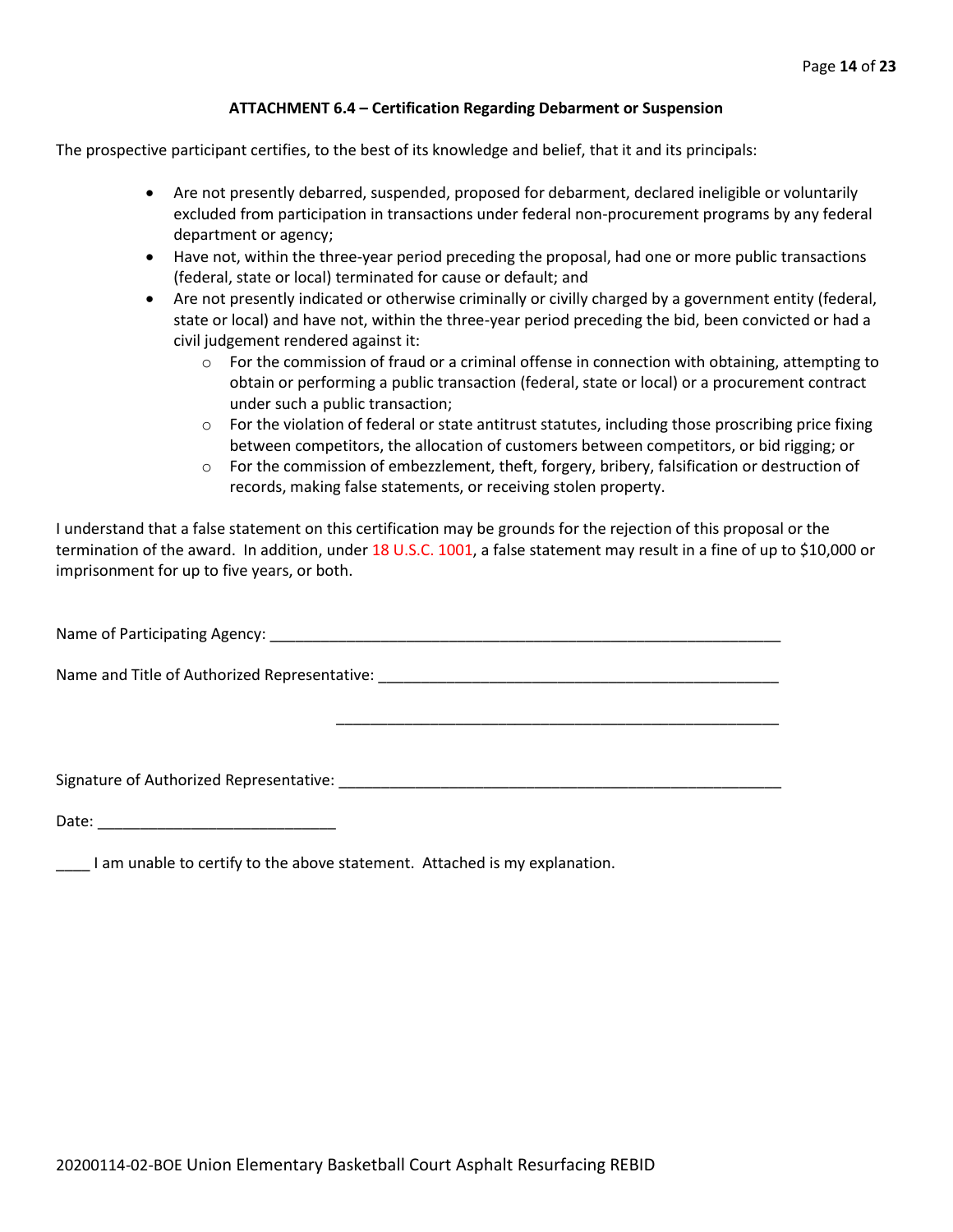#### **ATTACHMENT 6.5 – Condition of Submitting Proposal**

The undersigned Proposer has carefully examined all instructions, requirements, specifications, terms and conditions of the RFP and certifies:

- It is a reputable company regularly engaged in providing goods and/or services necessary to meet the requirements, specifications, terms and conditions of the RFP.
- All statements, information and representations prepared and submitted in response to the RFP are current, complete, true and accurate. Proposer acknowledges that the Sumner County Board of Education (SCS) will rely on such statements, information and representations in selecting the successful proposer(s).
- That the prices quoted shall be SCSs pricing for the products and/or service.
- It shall be bound by all statements, representations, warranties and guarantees made in its proposal.
- Proposer acknowledges that the contract may be canceled if any conflict of interest or appearance of a conflict of interest is discovered by SCS, in its sole discretion.
- All purchase orders must be duly authorized and executed by SCS and subject to the terms and conditions of the RFP.

| ADDRESS: |                                                                   |
|----------|-------------------------------------------------------------------|
|          |                                                                   |
| PHONE:   | (office)<br><u> 1989 - Johann Barbara, martxa alemani</u> ar arte |
|          | (mobile)                                                          |
| EMAIL:   |                                                                   |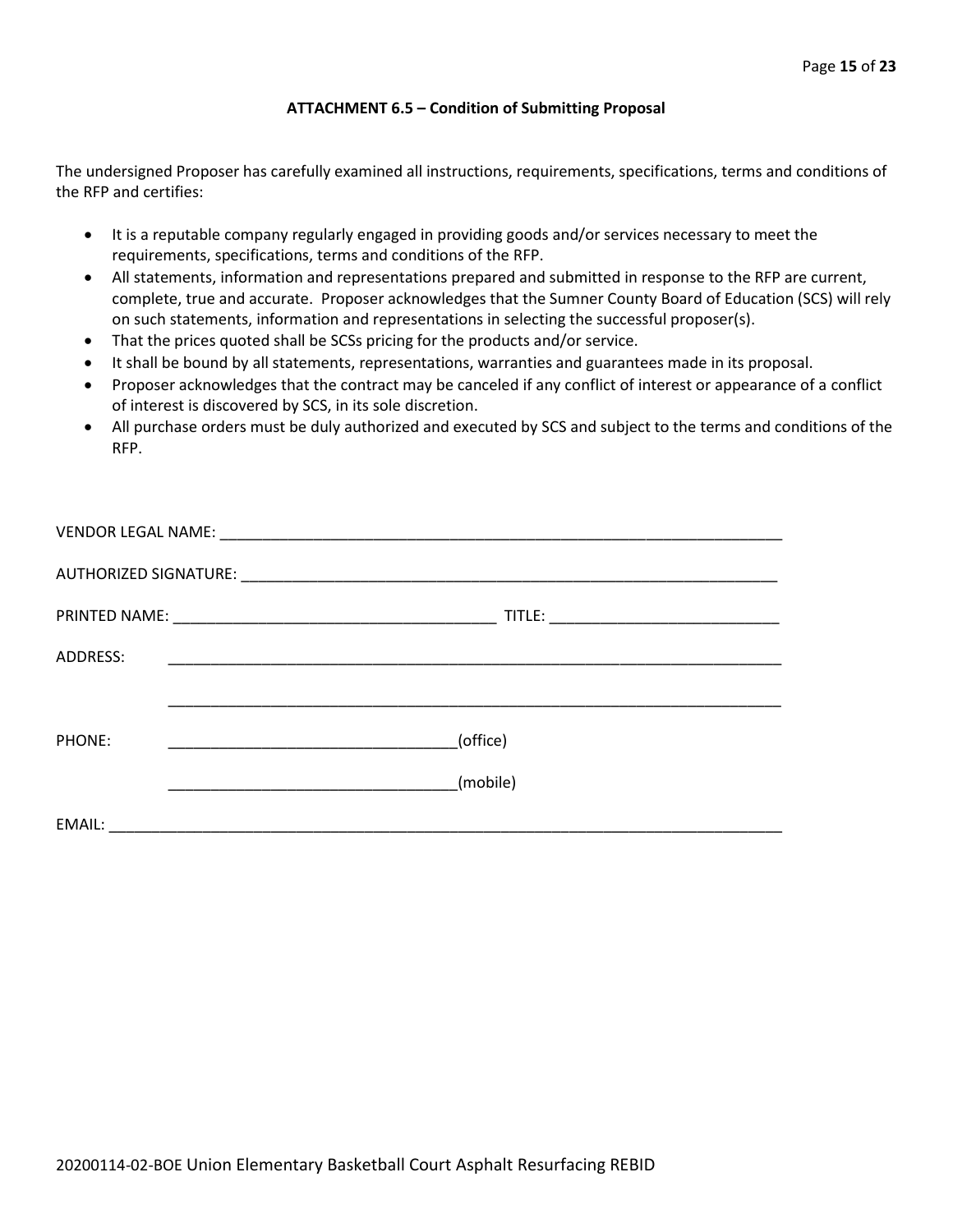#### **ATTACHMENT 6.6 – Statement of Non-Collusion**

The undersigned affirms that they are duly authorized to execute this contract, that this company, corporation, firm, partnership or individual has not prepared this proposal in collusion with any other respondent, and that the contents of this proposal as to prices, terms or conditions of said proposal have not been communicated by the undersigned nor by any employee or agent to any other person engaged in this type of business prior to the official opening of this proposal.

| Address: |          |
|----------|----------|
|          | (office) |
|          | (mobile) |
|          |          |
|          |          |
|          |          |
|          |          |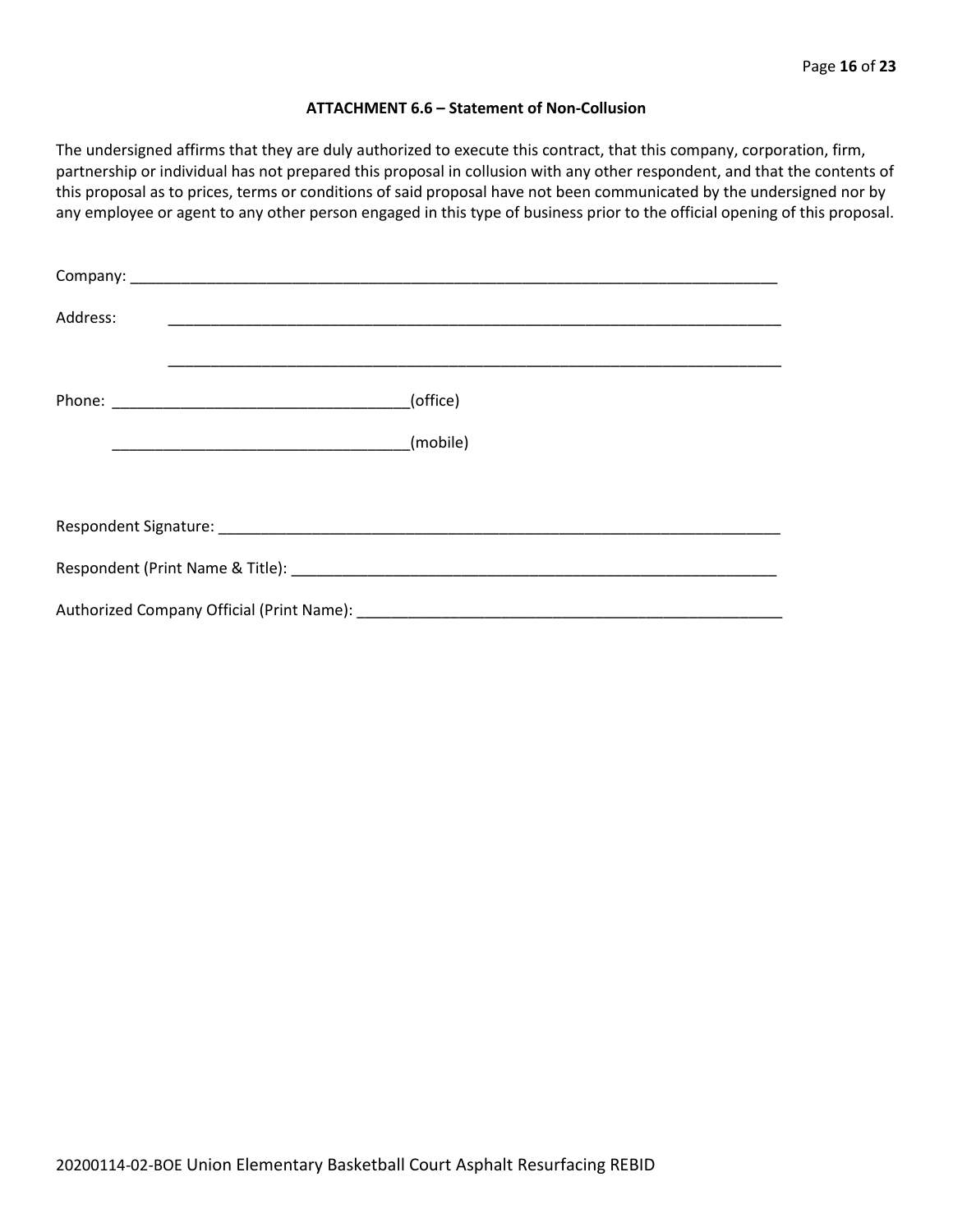#### **ATTACHMENT 6.7 – Attestation Re Personnel**

### **ATTESTATION RE PERSONNEL USED IN CONTRACT PERFORMANCE**

| CONTRACTOR LEGAL ENTITY NAME:                                          |  |
|------------------------------------------------------------------------|--|
| FEDERAL EMPLOYER IDENTIFICATION NUMBER:<br>(or Social Security Number) |  |

**The Contractor, identified above, does hereby attest, certify, warrant and assure that the Contractor shall not knowingly utilize the services of an illegal immigrant in the performance of this Contract and shall not knowingly utilize the services of any subcontractor who will utilize the services of an illegal immigrant in the performance of this Contract, T.C.A. § 12-3-309.**

SIGNATURE & DATE:

*NOTICE: This attestation MUST be signed by an individual empowered to contractually bind the Contractor.*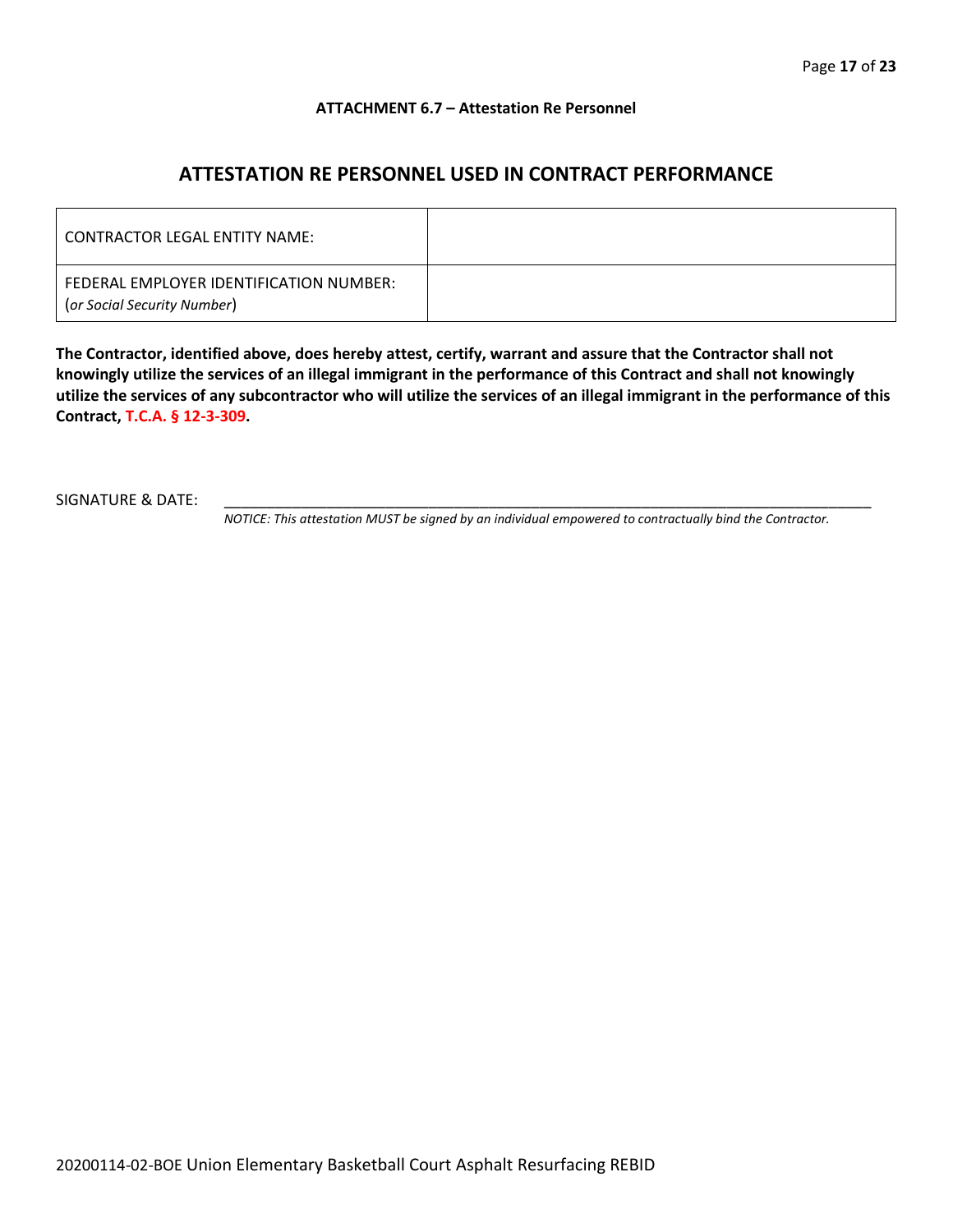#### **ATTACHMENT 6.8 – Drug Free Workplace Affidavit**

The Sumner County Board of Education is committed to maintaining a safe and productive work environment for its employees and to providing high quality service to its citizens. The goal of this policy is for Sumner County Board of Education employees and contractors to remain, or become and remain, drug-free. Abuse and dependency on alcohol and/or drugs can seriously affect the health of employees, contractors and citizens, jeopardize personal safety, impact the safety of others and impair job performance.

STATE OF

**COUNTY OF** \_\_\_\_\_\_\_\_\_\_\_\_\_\_\_\_\_\_\_\_\_\_\_\_\_\_\_\_\_\_\_\_\_

The undersigned, principal officer of

an employer of five (5) or more employees contracting with Sumner County Board of Education to provide goods or services, hereby states under oath as follows:

- 1. The undersigned is a principal officer of (hereinafter referred to as the "Company") and is duly authorized to execute this Affidavit on behalf of the Company.
- 2. The Company submits this Affidavit pursuant to **T.C.A. § 50-9-113**, which requires each employer with no less than five (5) employees receiving pay who contracts with the state and any local government to provide contracted services to submit an affidavit stating that such employer has a drug-free workplace program that complies with Title 50, Chapter 9 of the *Tennessee Code Annotated*.
- 3. The Company is in compliance with **T.C.A. § 50-9-113** and all applicable Federal Laws, Rules and Regulations requiring a drug-free workplace program.

Further affiant saith not.

| <b>Principal Officer:</b>     |           |
|-------------------------------|-----------|
| <b>STATE OF</b>               |           |
| <b>COUNTY OF</b>              |           |
| Before me personally appeared | with whom |

I am personally acquainted (or proved to me on the basis of satisfactory evidence) and who acknowledged that such person executed the foregoing affidavit for the purposes therein contained.

Witness my hand and seal at office this \_\_\_\_\_\_\_\_\_\_\_\_\_ day of \_\_\_\_\_\_\_\_\_\_\_\_\_\_\_\_\_\_\_\_, 20\_\_\_\_.

\_\_\_\_\_\_\_\_\_\_\_\_\_\_\_\_\_\_\_\_\_\_\_\_\_\_\_\_\_\_\_\_\_\_\_\_\_\_\_\_\_\_\_\_\_\_\_\_ Notary Public

My commission expires: \_\_\_\_\_\_\_\_\_\_\_\_\_\_\_\_\_\_\_\_\_\_\_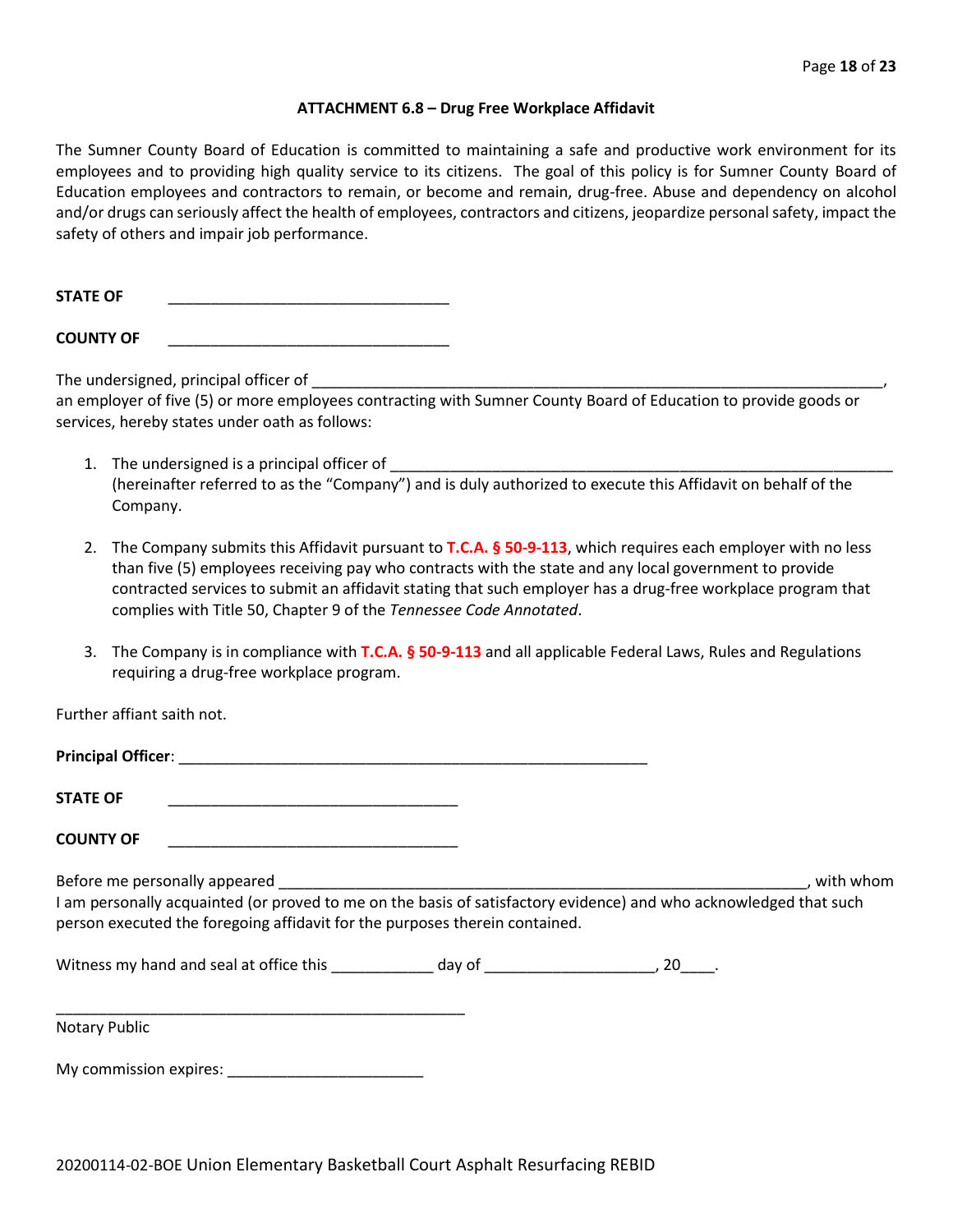#### **ATTACHMENT 6.9 – W9**

|                                                                                                                                                                                                                                                                                                                                                                                                                                                                                                                                                                                                                                                                  | <b>Request for Taxpayer</b><br><b>Identification Number and Certification</b><br>(Rev. December 2014)<br>Department of the Treasury<br>Internal Revenue Service                                                                                                                                                                                                                                                                                                                                                                                                   |                                                                                                                                                                                             |                                                                                                                                                                                                                                                        |                            |  |  |  |                                       |                                                                                                                                                                                                                              | Give Form to the<br>requester. Do not<br>send to the IRS. |  |  |                         |  |  |  |
|------------------------------------------------------------------------------------------------------------------------------------------------------------------------------------------------------------------------------------------------------------------------------------------------------------------------------------------------------------------------------------------------------------------------------------------------------------------------------------------------------------------------------------------------------------------------------------------------------------------------------------------------------------------|-------------------------------------------------------------------------------------------------------------------------------------------------------------------------------------------------------------------------------------------------------------------------------------------------------------------------------------------------------------------------------------------------------------------------------------------------------------------------------------------------------------------------------------------------------------------|---------------------------------------------------------------------------------------------------------------------------------------------------------------------------------------------|--------------------------------------------------------------------------------------------------------------------------------------------------------------------------------------------------------------------------------------------------------|----------------------------|--|--|--|---------------------------------------|------------------------------------------------------------------------------------------------------------------------------------------------------------------------------------------------------------------------------|-----------------------------------------------------------|--|--|-------------------------|--|--|--|
| 1 Name (as shown on your income tax return). Name is required on this line; do not leave this line blank.<br>2 Business name/disregarded entity name, if different from above<br>N                                                                                                                                                                                                                                                                                                                                                                                                                                                                               |                                                                                                                                                                                                                                                                                                                                                                                                                                                                                                                                                                   |                                                                                                                                                                                             |                                                                                                                                                                                                                                                        |                            |  |  |  |                                       |                                                                                                                                                                                                                              |                                                           |  |  |                         |  |  |  |
| Specific Instructions on page<br>Print or type                                                                                                                                                                                                                                                                                                                                                                                                                                                                                                                                                                                                                   | 3 Check appropriate box for federal tax classification; check only one of the following seven boxes:<br>C Corporation S Corporation Partnership<br>Trust/estate<br>Individual/sole proprietor or<br>single-member LLC<br>Limited liability company. Enter the tax classification (C=C corporation, S=S corporation, P=partnership) ▶<br>Note. For a single-member LLC that is disregarded, do not check LLC; check the appropriate box in the line above for<br>the tax classification of the single-member owner.<br>code (if any)<br>Other (see instructions) ▶ |                                                                                                                                                                                             |                                                                                                                                                                                                                                                        |                            |  |  |  |                                       | 4 Exemptions (codes apply only to<br>certain entities, not individuals; see<br>instructions on page 3):<br>Exempt payee code (if any)<br>Exemption from FATCA reporting<br>(Applies to accounts maintained outside the U.S.) |                                                           |  |  |                         |  |  |  |
| See                                                                                                                                                                                                                                                                                                                                                                                                                                                                                                                                                                                                                                                              | 5 Address (number, street, and apt. or suite no.)<br>Requester's name and address (optional)<br>6 City, state, and ZIP code                                                                                                                                                                                                                                                                                                                                                                                                                                       |                                                                                                                                                                                             |                                                                                                                                                                                                                                                        |                            |  |  |  |                                       |                                                                                                                                                                                                                              |                                                           |  |  |                         |  |  |  |
|                                                                                                                                                                                                                                                                                                                                                                                                                                                                                                                                                                                                                                                                  |                                                                                                                                                                                                                                                                                                                                                                                                                                                                                                                                                                   |                                                                                                                                                                                             | 7 List account number(s) here (optional)                                                                                                                                                                                                               |                            |  |  |  |                                       |                                                                                                                                                                                                                              |                                                           |  |  |                         |  |  |  |
| Part I                                                                                                                                                                                                                                                                                                                                                                                                                                                                                                                                                                                                                                                           |                                                                                                                                                                                                                                                                                                                                                                                                                                                                                                                                                                   |                                                                                                                                                                                             | <b>Taxpayer Identification Number (TIN)</b>                                                                                                                                                                                                            |                            |  |  |  |                                       |                                                                                                                                                                                                                              |                                                           |  |  |                         |  |  |  |
| Enter your TIN in the appropriate box. The TIN provided must match the name given on line 1 to avoid<br>backup withholding. For individuals, this is generally your social security number (SSN). However, for a<br>resident alien, sole proprietor, or disregarded entity, see the Part I instructions on page 3. For other<br>entities, it is your employer identification number (EIN). If you do not have a number, see How to get a<br>TIN on page 3.                                                                                                                                                                                                       |                                                                                                                                                                                                                                                                                                                                                                                                                                                                                                                                                                   |                                                                                                                                                                                             | <b>Social security number</b><br>or                                                                                                                                                                                                                    |                            |  |  |  |                                       |                                                                                                                                                                                                                              |                                                           |  |  |                         |  |  |  |
|                                                                                                                                                                                                                                                                                                                                                                                                                                                                                                                                                                                                                                                                  |                                                                                                                                                                                                                                                                                                                                                                                                                                                                                                                                                                   |                                                                                                                                                                                             |                                                                                                                                                                                                                                                        |                            |  |  |  | <b>Employer identification number</b> |                                                                                                                                                                                                                              |                                                           |  |  |                         |  |  |  |
|                                                                                                                                                                                                                                                                                                                                                                                                                                                                                                                                                                                                                                                                  |                                                                                                                                                                                                                                                                                                                                                                                                                                                                                                                                                                   |                                                                                                                                                                                             | Note. If the account is in more than one name, see the instructions for line 1 and the chart on page 4 for<br>guidelines on whose number to enter.                                                                                                     |                            |  |  |  | -                                     |                                                                                                                                                                                                                              |                                                           |  |  |                         |  |  |  |
| Part II                                                                                                                                                                                                                                                                                                                                                                                                                                                                                                                                                                                                                                                          |                                                                                                                                                                                                                                                                                                                                                                                                                                                                                                                                                                   | Certification                                                                                                                                                                               |                                                                                                                                                                                                                                                        |                            |  |  |  |                                       |                                                                                                                                                                                                                              |                                                           |  |  |                         |  |  |  |
|                                                                                                                                                                                                                                                                                                                                                                                                                                                                                                                                                                                                                                                                  |                                                                                                                                                                                                                                                                                                                                                                                                                                                                                                                                                                   |                                                                                                                                                                                             | Under penalties of perjury, I certify that:                                                                                                                                                                                                            |                            |  |  |  |                                       |                                                                                                                                                                                                                              |                                                           |  |  |                         |  |  |  |
|                                                                                                                                                                                                                                                                                                                                                                                                                                                                                                                                                                                                                                                                  |                                                                                                                                                                                                                                                                                                                                                                                                                                                                                                                                                                   |                                                                                                                                                                                             |                                                                                                                                                                                                                                                        |                            |  |  |  |                                       |                                                                                                                                                                                                                              |                                                           |  |  |                         |  |  |  |
| 1. The number shown on this form is my correct taxpayer identification number (or I am waiting for a number to be issued to me); and<br>2. I am not subject to backup withholding because: (a) I am exempt from backup withholding, or (b) I have not been notified by the Internal Revenue<br>Service (IRS) that I am subject to backup withholding as a result of a failure to report all interest or dividends, or (c) the IRS has notified me that I am<br>no longer subject to backup withholding; and                                                                                                                                                      |                                                                                                                                                                                                                                                                                                                                                                                                                                                                                                                                                                   |                                                                                                                                                                                             |                                                                                                                                                                                                                                                        |                            |  |  |  |                                       |                                                                                                                                                                                                                              |                                                           |  |  |                         |  |  |  |
|                                                                                                                                                                                                                                                                                                                                                                                                                                                                                                                                                                                                                                                                  |                                                                                                                                                                                                                                                                                                                                                                                                                                                                                                                                                                   |                                                                                                                                                                                             | 3. I am a U.S. citizen or other U.S. person (defined below); and                                                                                                                                                                                       |                            |  |  |  |                                       |                                                                                                                                                                                                                              |                                                           |  |  |                         |  |  |  |
|                                                                                                                                                                                                                                                                                                                                                                                                                                                                                                                                                                                                                                                                  |                                                                                                                                                                                                                                                                                                                                                                                                                                                                                                                                                                   |                                                                                                                                                                                             | 4. The FATCA code(s) entered on this form (if any) indicating that I am exempt from FATCA reporting is correct.                                                                                                                                        |                            |  |  |  |                                       |                                                                                                                                                                                                                              |                                                           |  |  |                         |  |  |  |
| Certification instructions. You must cross out item 2 above if you have been notified by the IRS that you are currently subject to backup withholding<br>because you have failed to report all interest and dividends on your tax return. For real estate transactions, item 2 does not apply. For mortgage<br>interest paid, acquisition or abandonment of secured property, cancellation of debt, contributions to an individual retirement arrangement (IRA), and<br>generally, payments other than interest and dividends, you are not required to sign the certification, but you must provide your correct TIN. See the<br>instructions on page 3.<br>Sign |                                                                                                                                                                                                                                                                                                                                                                                                                                                                                                                                                                   |                                                                                                                                                                                             |                                                                                                                                                                                                                                                        |                            |  |  |  |                                       |                                                                                                                                                                                                                              |                                                           |  |  |                         |  |  |  |
| Here                                                                                                                                                                                                                                                                                                                                                                                                                                                                                                                                                                                                                                                             |                                                                                                                                                                                                                                                                                                                                                                                                                                                                                                                                                                   | Signature of<br>U.S. person $\blacktriangleright$                                                                                                                                           |                                                                                                                                                                                                                                                        | Date $\blacktriangleright$ |  |  |  |                                       |                                                                                                                                                                                                                              |                                                           |  |  |                         |  |  |  |
| <b>General Instructions</b><br>Section references are to the Internal Revenue Code unless otherwise noted.                                                                                                                                                                                                                                                                                                                                                                                                                                                                                                                                                       |                                                                                                                                                                                                                                                                                                                                                                                                                                                                                                                                                                   |                                                                                                                                                                                             | · Form 1098 (home mortgage interest), 1098-E (student loan interest), 1098-T<br>(tuition)                                                                                                                                                              |                            |  |  |  |                                       |                                                                                                                                                                                                                              |                                                           |  |  |                         |  |  |  |
| Future developments. Information about developments affecting Form W-9 (such                                                                                                                                                                                                                                                                                                                                                                                                                                                                                                                                                                                     |                                                                                                                                                                                                                                                                                                                                                                                                                                                                                                                                                                   |                                                                                                                                                                                             | · Form 1099-C (canceled debt)<br>· Form 1099-A (acquisition or abandonment of secured property)                                                                                                                                                        |                            |  |  |  |                                       |                                                                                                                                                                                                                              |                                                           |  |  |                         |  |  |  |
|                                                                                                                                                                                                                                                                                                                                                                                                                                                                                                                                                                                                                                                                  |                                                                                                                                                                                                                                                                                                                                                                                                                                                                                                                                                                   |                                                                                                                                                                                             | as legislation enacted after we release it) is at www.irs.gov/fw9.                                                                                                                                                                                     |                            |  |  |  |                                       |                                                                                                                                                                                                                              |                                                           |  |  |                         |  |  |  |
| <b>Purpose of Form</b>                                                                                                                                                                                                                                                                                                                                                                                                                                                                                                                                                                                                                                           |                                                                                                                                                                                                                                                                                                                                                                                                                                                                                                                                                                   | Use Form W-9 only if you are a U.S. person (including a resident alien), to<br>provide your correct TIN.<br>If you do not return Form W-9 to the requester with a TIN, you might be subject |                                                                                                                                                                                                                                                        |                            |  |  |  |                                       |                                                                                                                                                                                                                              |                                                           |  |  |                         |  |  |  |
| An individual or entity (Form W-9 requester) who is required to file an information<br>return with the IRS must obtain your correct taxpayer identification number (TIN)                                                                                                                                                                                                                                                                                                                                                                                                                                                                                         |                                                                                                                                                                                                                                                                                                                                                                                                                                                                                                                                                                   | to backup withholding. See What is backup withholding? on page 2.                                                                                                                           |                                                                                                                                                                                                                                                        |                            |  |  |  |                                       |                                                                                                                                                                                                                              |                                                           |  |  |                         |  |  |  |
| which may be your social security number (SSN), individual taxpayer identification<br>number (ITIN), adoption taxpayer identification number (ATIN), or employer<br>identification number (EIN), to report on an information return the amount paid to<br>you, or other amount reportable on an information return. Examples of information                                                                                                                                                                                                                                                                                                                      |                                                                                                                                                                                                                                                                                                                                                                                                                                                                                                                                                                   | By signing the filled-out form, you:<br>1. Certify that the TIN you are giving is correct (or you are waiting for a number<br>to be issued).                                                |                                                                                                                                                                                                                                                        |                            |  |  |  |                                       |                                                                                                                                                                                                                              |                                                           |  |  |                         |  |  |  |
| returns include, but are not limited to, the following:                                                                                                                                                                                                                                                                                                                                                                                                                                                                                                                                                                                                          |                                                                                                                                                                                                                                                                                                                                                                                                                                                                                                                                                                   |                                                                                                                                                                                             | 2. Certify that you are not subject to backup withholding, or                                                                                                                                                                                          |                            |  |  |  |                                       |                                                                                                                                                                                                                              |                                                           |  |  |                         |  |  |  |
| · Form 1099-INT (interest earned or paid)<br>. Form 1099-DIV (dividends, including those from stocks or mutual funds)                                                                                                                                                                                                                                                                                                                                                                                                                                                                                                                                            |                                                                                                                                                                                                                                                                                                                                                                                                                                                                                                                                                                   |                                                                                                                                                                                             | 3. Claim exemption from backup withholding if you are a U.S. exempt payee. If<br>applicable, you are also certifying that as a U.S. person, your allocable share of<br>any partnership income from a U.S. trade or business is not subject to the      |                            |  |  |  |                                       |                                                                                                                                                                                                                              |                                                           |  |  |                         |  |  |  |
| . Form 1099-MISC (various types of income, prizes, awards, or gross proceeds)<br>. Form 1099-B (stock or mutual fund sales and certain other transactions by                                                                                                                                                                                                                                                                                                                                                                                                                                                                                                     |                                                                                                                                                                                                                                                                                                                                                                                                                                                                                                                                                                   |                                                                                                                                                                                             | withholding tax on foreign partners' share of effectively connected income, and<br>4. Certify that FATCA code(s) entered on this form (if any) indicating that you are<br>exempt from the FATCA reporting, is correct. See What is FATCA reporting? on |                            |  |  |  |                                       |                                                                                                                                                                                                                              |                                                           |  |  |                         |  |  |  |
| brokers)<br>· Form 1099-S (proceeds from real estate transactions)                                                                                                                                                                                                                                                                                                                                                                                                                                                                                                                                                                                               |                                                                                                                                                                                                                                                                                                                                                                                                                                                                                                                                                                   |                                                                                                                                                                                             | page 2 for further information.                                                                                                                                                                                                                        |                            |  |  |  |                                       |                                                                                                                                                                                                                              |                                                           |  |  |                         |  |  |  |
|                                                                                                                                                                                                                                                                                                                                                                                                                                                                                                                                                                                                                                                                  |                                                                                                                                                                                                                                                                                                                                                                                                                                                                                                                                                                   |                                                                                                                                                                                             | . Form 1099-K (merchant card and third party network transactions)                                                                                                                                                                                     |                            |  |  |  |                                       |                                                                                                                                                                                                                              |                                                           |  |  |                         |  |  |  |
|                                                                                                                                                                                                                                                                                                                                                                                                                                                                                                                                                                                                                                                                  |                                                                                                                                                                                                                                                                                                                                                                                                                                                                                                                                                                   |                                                                                                                                                                                             | Cat. No. 10231X                                                                                                                                                                                                                                        |                            |  |  |  |                                       |                                                                                                                                                                                                                              |                                                           |  |  | Form W-9 (Rev. 12-2014) |  |  |  |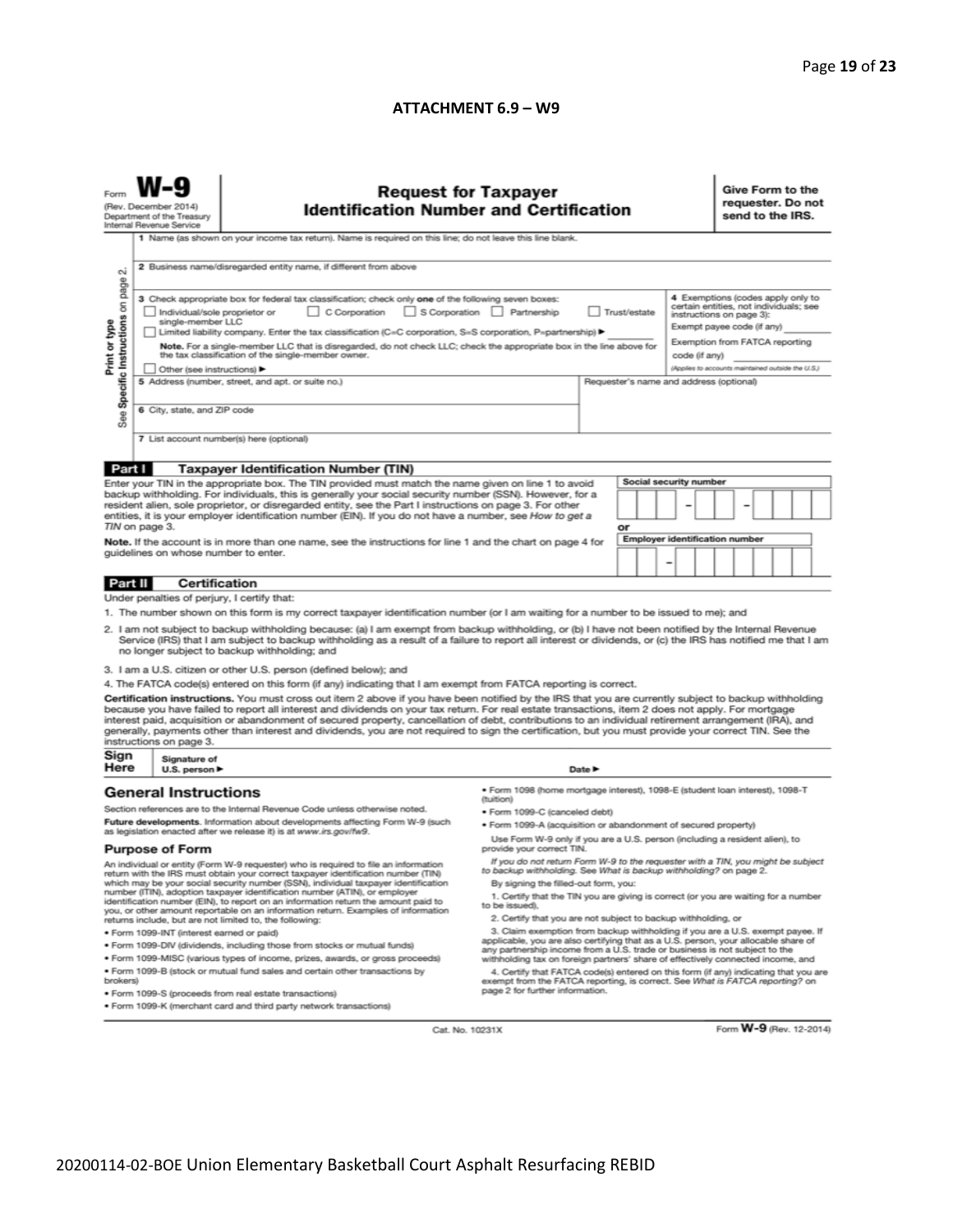#### **ATTACHMENT 6.10 – Standard Terms & Conditions SUMNER COUNTY BOARD OF EDUCATION (SCS)**

#### **1. PREPARATION AND SUBMISSION OF BID.**

- **a.** Failure to examine any drawings**,** specifications, or instructions will be at the proposer's risk. Any deviation from the stated terms, conditions and specifications must be coordinated with and approved in writing by the SCS Purchasing Supervisor.
- **b.** RFP/ITB SUBMITTAL / SIGNATURE: Proposal shall give the full name and business address of the bidder. If the proposer is a corporation, the name shall be stated as it is in the corporate charter. Proposals must be signed in ink by the proposer's authorized agent. Unsigned proposals will be rejected. Proposals are to be sealed and the outside of the envelope is to reference the RFP/ITB number. The person signing the proposal must show their title, and if requested by the institution, must furnish satisfactory proof of his or her authority to bind his or her company in contract. Proposer understands that by submitting a proposal with an authorized signature, it shall constitute an offer to SCS. Proposals must be typewritten or in ink; otherwise they may not be considered. Purchase orders will be issued to the firm name appearing on the W9. Electronic submissions via email, fax, etc. shall not be accepted.
- **c.** SCS is not responsible for any costs incurred by any vendor pursuant to the RFP/ITB. The vendor shall be responsible for all costs incurred in connection with the preparation and submission of its proposal.
- **d.** All proposers must be in compliance with T.C.A. § 62-6-119 at the time of proposal submission and provide evidence of compliance with the applicable provisions of the chapter before such proposal may be considered.
- **e.** Proposals are to be received in the location designated in the RFP/ITB no later than the specified date and time. Late submissions will NOT be opened or considered.
- **f.** No erasures permitted. Errors may be crossed out and corrections printed in ink or typewritten adjacent to error and must be initialed in ink by person signing the proposal.
- **g.** Specifications: Reference to available specifications shall be sufficient to make the terms of the specifications binding on the proposer. The use of the name of a manufacturer, or any special brand or make in describing an item does not restrict the proposer to that manufacturer or specific article, unless specifically stated. Comparable products of other manufacturers will be considered if proof of compatibility is contained in the proposal. Proposers are required to notify SCSs Purchasing Supervisor whenever specifications/procedures are not perceived to be fair and open. The articles on which the proposal is submitted must be equal or superior to that specified. Informative and Descriptive Literature: The proposer must show brand or trade names of the articles proposed, when applicable. It shall be the responsibility of the proposer, including proposer's whose product is referenced, to furnish with the proposer such specifications, catalog pages, brochures or other data as will provide an adequate basis for determining the quality and functional capabilities of the product offered. Failure to provide this data may be considered valid justification for rejection of proposer.
- **h.** Samples: Samples of items when called for, must be furnished free of expense, and if not destroyed will, upon proposer's request within ten (10) days of RFP/ITB opening, be returned at the proposer's expense. Each sample must be labeled with the proposer's name, manufacturer's brand name and number, RFP/ITB number and item reference.
- **i.** Time of Performance: The number of calendar days in which delivery is to be made after receipt of order shall be stated in the RFP/ITB and may be a factor in making an award, price notwithstanding. If no delivery time is stated in the bid, bidder agrees that delivery is to be made within two weeks (10 business days) of order.
- **j.** Transportation and delivery charges should be included in the price and be fully prepaid by the vendor to the destination specified in the RFP/ITB. Proposal prices shall include delivery of all items F.O.B. destination.
- **k.** New materials and supplies must be delivered unless otherwise specifically stated in the RFP/ITB.
- **l.** Alternate/multiple bids will not be considered unless specifically called for in the RFP/ITB.
- **m.** Only proposals submitted on RFP/ITB forms furnished by SCS will be considered.
- n. By signing this RFP/ITB where indicated, the proposer agrees to strictly abide by all local, state and federal statutes and regulations. The proposer further certifies that this proposer is made without collusion or fraud.
- **o.** Error in Proposal. In case of error in the extension of prices in the proposal, the unit price will govern. Late submissions will NOT be opened or considered. Proposers are cautioned to verify their proposals before submission, as amendments received after the RFP/ITB deadline will not be considered. No proposals shall be altered, amended or withdrawn after opening. After proposal opening, a proposer may withdraw a proposal only when there is obvious clerical error such as a misplaced decimal point, or when enforcement of the proposal would impose unconscionable hardship due to an error in the proposal resulting in a quotation substantially below the other proposals received. Proposal withdrawals will be considered only upon written request of the proposer.
- **2. OPEN RECORDS.** In order to comply with the provisions of the Tennessee Open Records Act, all proposals will be publicly opened and are subject to public inspection after the award upon written request. Proposers may be present at RFP/ITB opening. Summary information will be posted the SCS website, www.sumnerschools.org under the Invitation to Bid link.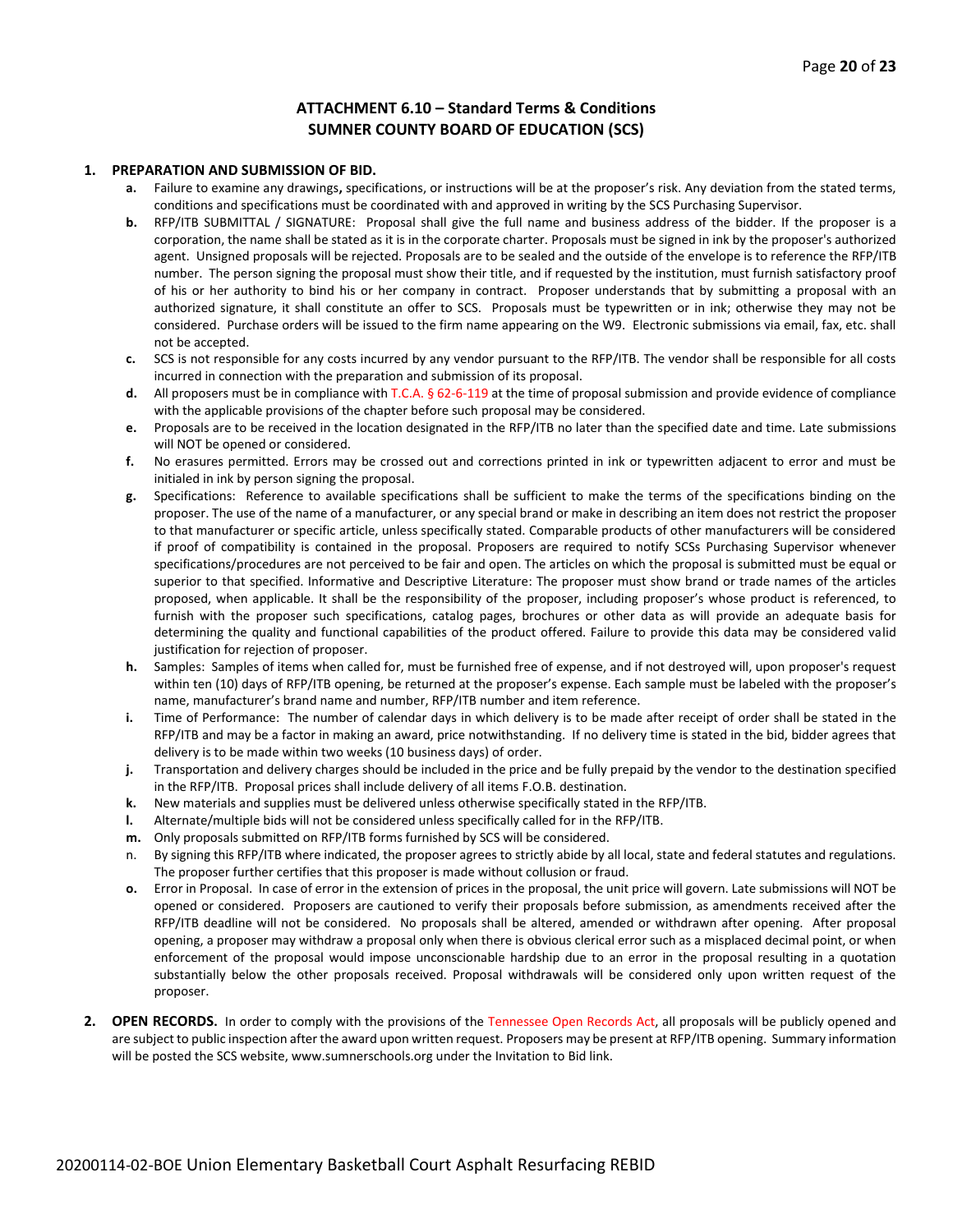- **3. ACCEPTANCE AND AWARD.** SCS reserves the right to reject any and all proposals and to waive any informality in proposals and, unless otherwise specified by the proposer to accept any item in the proposal. Action to reject all proposals shall be taken for unreasonably high prices, errors in the proposal documents, cessation of need, unavailability of funds, or any other reason approved by SCS.
	- a. Contracts and purchases will be made with the lowest, responsive, responsible, qualified proposer. The quality of the articles to be supplied, their conformity with the specifications, their suitability to the requirements of the Institution, cash discount offered, and the delivery terms will be taken into consideration.
	- b. Any deviation from these stated terms, specifications and conditions must be coordinated with and approved in writing by the Purchasing Supervisor.
	- c. Prices quoted on the response (if any) are to be considered firm and binding until the said equipment, supplies or services are in the possession of SCS.
	- d. SCS reserves the right to order more or less than the quantity listed in the proposal.
	- e. If a proposer fails to state a time within which a proposal must be accepted, it is understood and agreed that SCS shall have ninety (90) days to accept.
	- f. No purchase or contract is authorized or valid until the issuance of a SCS purchase order in accordance with SCS policy. No SCS employee is authorized to purchase equipment, supplies or services prior to the issuance of such a purchase order.
	- g. The contract may not be assigned without written SCS consent.
	- h. If the appropriate space is marked on the RFP/ITB, other Institutions (such as State, Local and/or Public Agencies) may purchase off the contract during the same period as SCS.
	- i. The awarded proposer will be required to post a performance and payment bond in the amount of 25% of the contract price if it exceeds \$100,000 as stated by T.C.A. §12-4-201.
	- j. If the project cost is in excess of \$25,000 a performance bond must be secured by the requesting part in an amount equal to the market improvement value.
	- k. By submission of this bid and signature thereof, the Bidder acknowledges compliance with the provisions of Public Chapter No. 587 / Senate Bill No. 2048 (Employee Background Check). The Bidder further agrees to submit a formal certification thereof prior to commencing work.
- **4. PAYMENT**. Payment terms must be specified in the proposal, including any discounts for early payment. Partial payments will not be approved unless justification for such payment can be shown. Terms will be NET 30 days. Payment will not be made until the conditions and specifications of the RFP/ITB are inspected and approved as conforming by persons appointed by SCS.
- **5. DEFAULT OF SELECTED VENDOR.** In case of vendor default, SCS may procure the articles or services from other sources and hold the defaulting vendor responsible for any resulting cost. If the awarded vendor violates any terms of their response, the contract, SCS policy or any law, they may be disqualified from proposing for a period of two years for minor violations or longer for major violations. Proposals from disqualified proposers will not be accepted during the period of disqualification.
- **6. INSPECTION OF PURCHASES.** Articles received which are not equivalent will not be accepted and will be picked up by the vendor or returned to vendor, shipping charges collect. SCS shall have a reasonable period in which to inspect and accept or reject materials without liability. If necessity requires SCS to use nonconforming materials, an appropriate reduction in payment may be made.
- **7. TAXES.** SCS is tax exempt; do not include taxes in quotation. Vendors making improvements or additions to or performing repair work on real property for SCS are liable for any applicable sales or use tax on tangible personal property used in connection with the contract or furnished to vendors by the state for use under the contract.
- **8. NONDISCRIMINATION.** SCS is an equal opportunity employer. SCS and bidder agree to comply with Titles VI and VII of the Civil Rights Act of 1964, Title IX of the Education Amendments of 1972, Section 504 of the Rehabilitation Act of 1973, Executive Order 11,246, the Americans with Disabilities Act of 1990 and the related regulations to each. Each party assures that it will not discriminate against any individual including, but not limited to employees or applicants for employment and/or students, because of race, religion, creed, color, sex, age, disability, veteran status or national origin. In the event that any claims should arise with regards to violations of any such local, state or federal law, statues, rule or regulations, the vendor will indemnify and hold SCS harmless for any damages, including court costs or attorney fees, which might be incurred.
- **9. PROHIBITIONS/NO VENDOR CONTRACT FORM.** Acceptance of gifts from vendors is prohibited. T.C.A. §12-4-106. The contract documents for purchase under this RFP/ITB shall consist of the successful proposer's bid and SCSs purchase order. The proposer may request exceptions to terms and conditions and/or request SCS to accept other terms and conditions by means of subsequent documents such as invoices, warranty agreements, license agreements, etc. All subsequent documents shall be open to revision for impermissible language. SCS reserves the right to render the proposal unresponsive and subject the proposal to rejection if successful terms cannot be negotiated.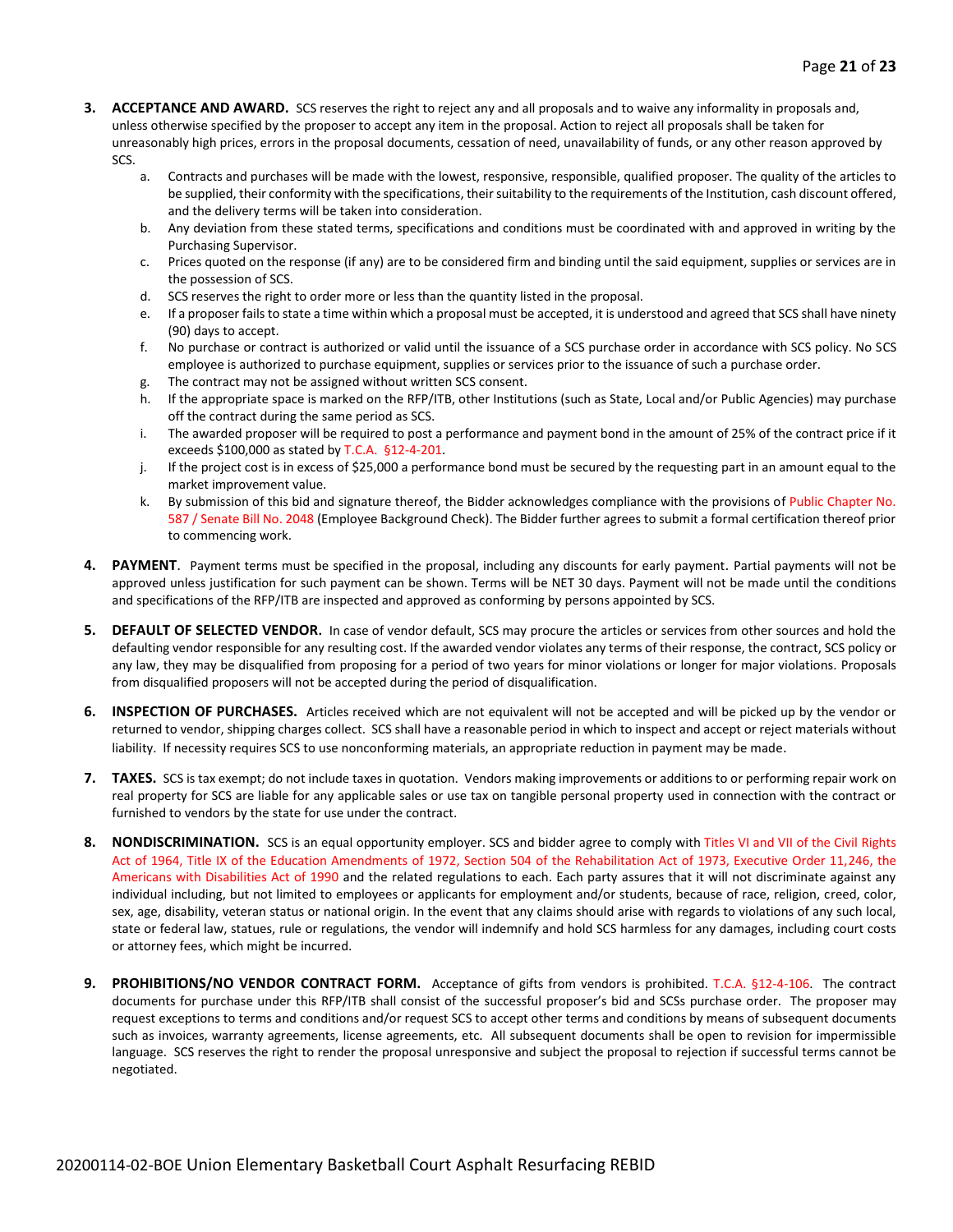- **10. PROHIBITION ON HIRING ILLEGAL IMMIGRANTS.** Tennessee Public Chapter No. 878 of 2006, T.C.A. §12-3-309, requires that Contractor attest in writing that Contractor will not knowingly utilize the services of illegal immigrants in the performance of this Contract and will not knowingly utilize the services of any subcontractor, if permitted under this Contract, who will utilize the services of illegal immigrants in the performance of this Contract. The attestation shall be made on the form, Attestation re Personnel Used in Contract Performance ("the Attestation"), which is attached and hereby incorporated by this reference.
- **11. SALES AND USE TAX.** Before the Purchase Order/Contract resulting from this RFP/ITB is signed, the apparent successful proposer must be registered with the Department of Revenue for the collection of Tennessee sales and use tax as required by T.C.A. §12-3-306.
- **12. ASSIGNMENT.** Neither the vendor nor SCS may assign this agreement without prior written consent of the other party.
- **13. LIABILITIES.** The vendor shall indemnify SCS against liability for any suits, actions or claims of any character arising from or relating to the performance under this agreement by the vendor or its subcontractors. SCS has no obligation for the payment of any judgement or the settlement of any claim made against the vendor or its subcontractors as a result of obligations under this contract.
- **14. APPLICABLE LAW.** Any contract shall be interpreted under the laws and statutes of the State of Tennessee. SCS does not enter into contracts which provide for mediation or arbitration. Any action arising from any contract made from this RFP/ITB shall be brought in the state courts in Sumner County, TN or in the United States Federal District Court for the Middle District of Tennessee.

Additionally, it is a violation of state statutes to purchase materials, supplies, services or any other item from a vendor that is a commissioner, official, employee or board member that has any financial or beneficial interest in such transaction, T.C.A. §12-4-101.

- **15. FUNDS**. The Proposer understands and accepts the non-appropriation of funds provision of SCS.
- **16. DATA PRIVACY AND SECURITY**. Personal Information (PI) includes but is not limited to that information protected by HIPAA, the HITECH Act, FERPA, or Gramm-Leach-Bliley) or such information which would allow a third party to gain access to the personal, medical or financial records of any of any party. Vendor represents and warrants that its collection, access, use, storage, disposal and disclosure of PI complies with all applicable federal and state privacy and data protection laws. Vendor represents and warrants that Vendor will maintain compliance with the SSAE 16 standard, and shall undertake any audits and risk assessments Vendor deems necessary to maintain compliance with SSAE16. If PI provided by SCS to Vendor is subject to FERPA. Vendor agrees that in its handling of FERPA data it will perform as a school official as that term is defined by FERPA regulations. Vendor acknowledges that its improper disclosure or redisclosure of PI covered by FERPA may, under certain circumstances, result in Vendor's exclusion from eligibility to contract with SCS for at least five (5) years. Vendor shall provide SCS with the name and contact information for an employee of Vendor who shall serve as SCS's primary security contact and shall be available to assist Customer twenty-four (24) hours per day, seven (7) days per week as a contact in resolving obligations associated with any security incident in which it is reasonably suspected that there has been a breach of information security. Vendor shall immediately mitigate or resolve any Security Incident, at Vendor's expense and in accordance with applicable privacy rights, laws, regulations and standards. Vendor shall reimburse SCS for actual costs incurred by SCS in responding to, and mitigating damages caused by, any Security Incident, including all costs of notice and/or remediation incurred under applicable law as a result of the Security Incident.
- **17. IRAN DIVESTMENT ACT.** By submission of this proposal, each proposer and each person signing on behalf of any proposer certified, and in the case of a joint proposal, each party thereto certifies as to its own organization, under penalty of perjury, that to the best of its knowledge and belief that each proposer is not on the list created pursuant to T.C.A. §12-12-106.
- **18. COMPLIANCE WITH CONDUCT STANDARDS**. Contractors shall be fully responsible for the conduct of its employees, subcontractors, representatives and agents. Loud or offensive music, language or behavior is unacceptable. Tobacco use of any type and vaping is prohibited on SCS property. Contact or interaction with staff or students is not allowed excepted between designated representatives of SCS and Contractor.